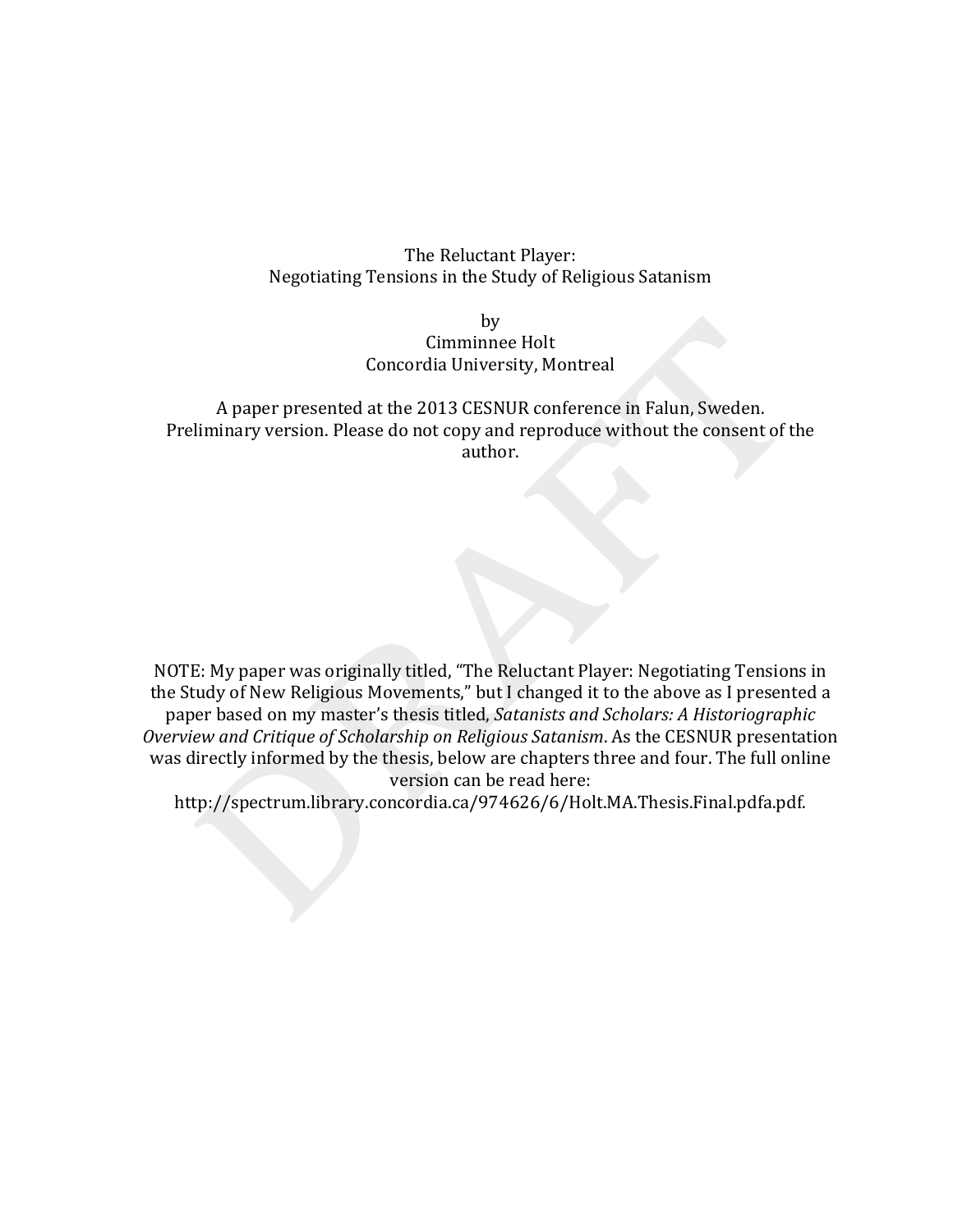# Chapter Three: Contemporary Scholarship

# LaVey, The Satanic Bible, and Legitimacy

Towards the end of the 1990s, the resurgence of interest in Satanism brought the tensions between groups to the forefront. Despite the efforts of many Satanic groups to "debunk" the Church of Satan or LaVey, LaVey's influential ideas are still prominent among all varieties of Satanists. Jesper Aagard Petersen explains that The Satanic Bible has a "privileged place" among Satanists (2009, 131), even if LaVey's Church of Satan does not:

Both cultural and subcultural discourse on the satanic certainly existed before San Francisco became the satanic capitol of the world; [...] 'Satanists' did exist before LaVey. Yet his galvanizing influence cannot be overstated. What LaVey did was to codify an extremely influential satanic discourse within the cultic milieu and beyond into mainstream culture, opening space for a different type of mimetic performance that was organized as a satanic religion. Similar to other diffuse alternative religious 'movements' appropriating a discursive other, such as modern Witchcraft and Vampirism, the terms Satan and Satanist were 'deotherized' into a positive identify of alterity. (Petersen 2011, 18)

James R. Lewis has conducted research on Satanists and the Church of Satan for decades. In his book, Satanism Today: An Encyclopedia of Religion, Folklore, and Popular Culture, he writes:

However one might criticize and depreciate it, The Satanic Bible is still the single most influential document shaping the contemporary Satanist movement. Whether LaVey was a religious virtuoso or a misanthropic huckster, and whether The Satanic Bible was an inspired document or a poorly edited plagiarism, their influence was and is pervasive. (2001a, xiv)

Lewis notes that Satanists do not consider The Satanic Bible a sacred document, or even an inspired one, but they do name it as fundamental in shaping their worldview and as an authoritative document (2009a, 56). Despite the fact that various groups or individuals use The Satanic Bible authoritatively, there is a dispute over the definition of Satanism itself, which Lewis notes is, "reflected in the *many* attacks on non-CoS Satanists found on the Church of Satan website" (47). The CoS uses the authority of text to justify their hegemonic stance (48).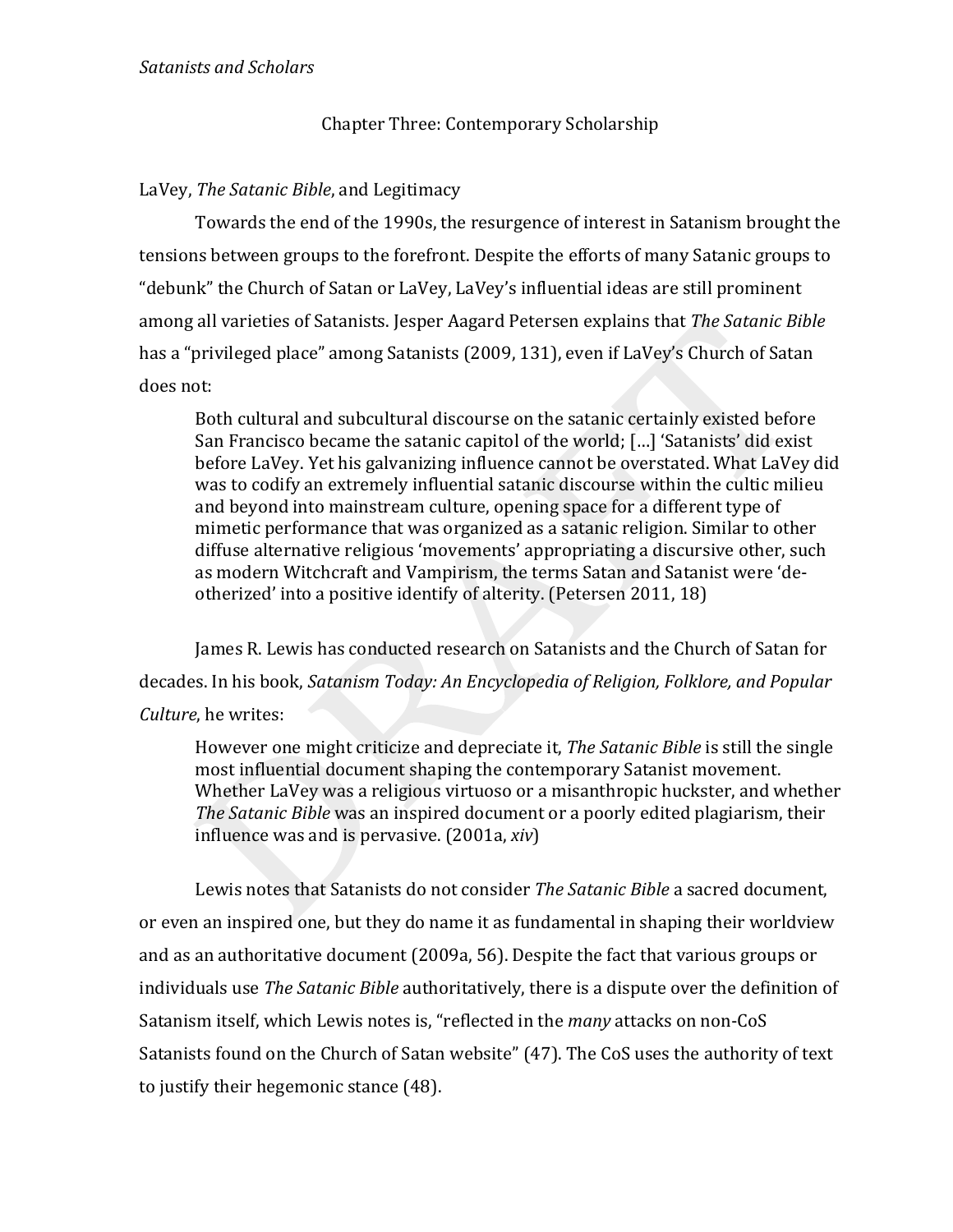Lewis posits that this appeal to the authority of text, despite Satanism rejecting the appeal to tradition, is a holdover from CoS members being raised in a religious household (2009a, 56). The authoritative nature of a proof-text such as the Christian Bible as imbued with special properties or as divinely inspired document influences CoS members; their childhood experience in Christianity has a ripple effect among Satanists, as they, in turn, regard *The Satanic Bible* as authoritative (as adults) in the same way they did the Christian Bible (as children) (55). LaVey appealed to science and rationality as a legitimation strategy, and rejected the authority of tradition (2009a, 56), and Lewis notes that this is somewhat contradictory:

In light of his radically secularist legitimation strategy, it is ironic that his organizational successors have subsequently attempted to legitimate their positions by appealing to LaVey as if he had actually been some kind of "Black" Pope," and to *The Satanic Bible* as if it was truly a diabolically-revealed scripture. It appears that being raised in a religious tradition that locates the source of authority in religious figures and sacred texts creates an unconscious predisposition that can be carried over to other kinds of person and books – even in the unlikely context of contemporary Satanism. (2009a, 56)

I agree with Lewis only to a point. LaVey's successors do indeed present LaVey's work as authoritative, and never hesitate to assert dominance over the definition of Satanism. Their unapologetic stance creates tension and potentially alienates researchers, while certainly alienating other Satanic groups. Where I disagree is the argument on the authority of text being a holdover from a childhood experience. I suggest, instead, that this notion is embedded in western culture as a whole; one does not have to have literally been raised in Christianity in order to feel its influence, as we are all raised in western culture. We are only ostensibly secular, but the notion of authority of text is a fundamental tool for all rhetoric, whether religious, political, or rational. The notion of an appeal to authority of text is entirely pervasive in western societies and thus insignificant as a factor; it excludes no one.

I highlight the above conclusions of Lewis and Petersen to emphasize that the notions of legitimacy is a contentious issue across Satanic groups. LaVey's philosophical influence is obvious among schismatic groups, but his authority (and that of the Church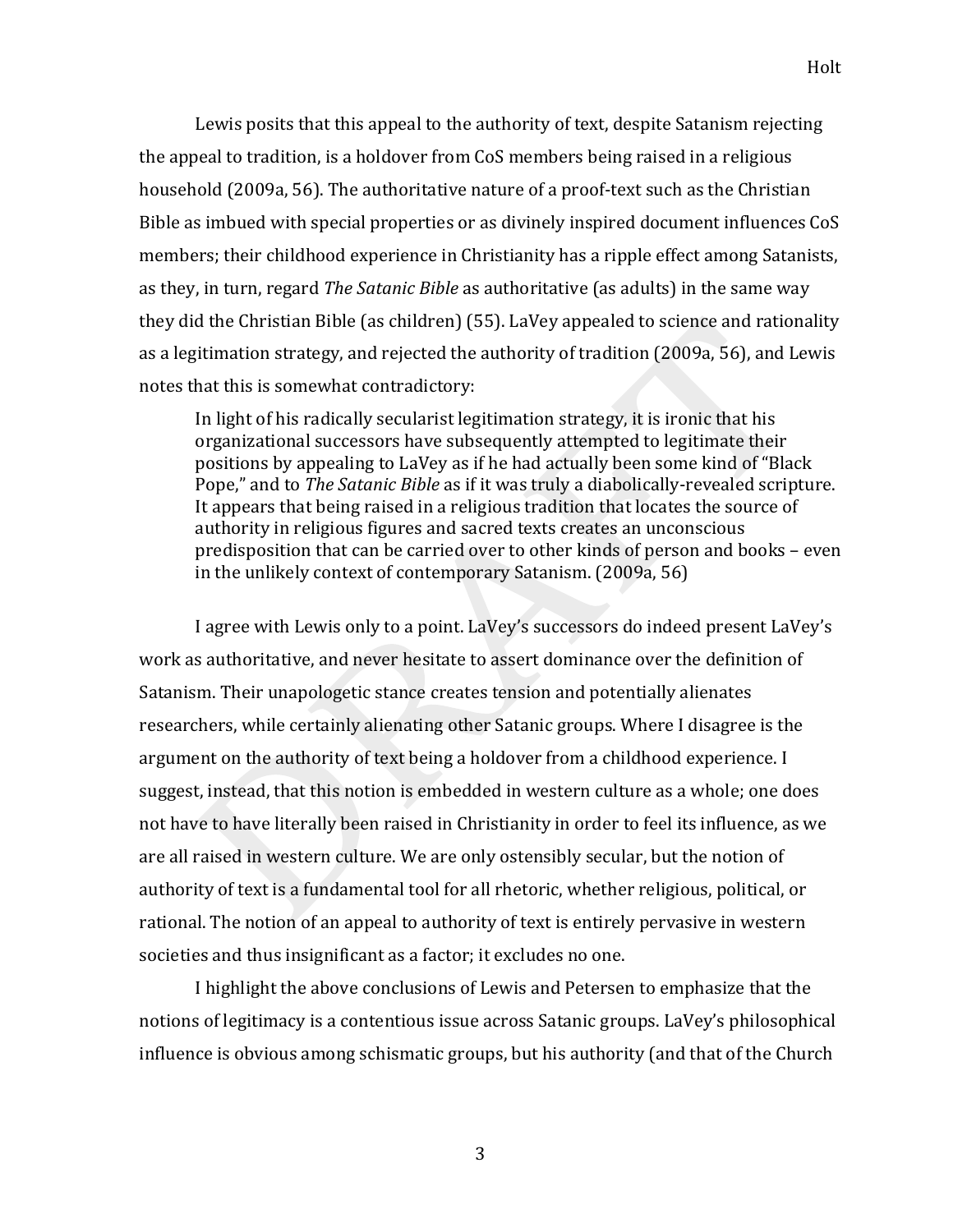of Satan) is contested in various ways, especially in the contemporary virtual Satanic communities.

As Satanic movements grow, "Satanism" begins to refer to more than simply the Church of Satan, or even the Temple of Set. Petersen, taking a cue from Campbell's "cultic milieu," proposes the phrase "Satanic milieu" (2011, 5). The Satanic milieu is a subgroup of the cultic milieu, alongside New Age, UFO, Neo-Pagan, Theosophical, and Esoteric subgroups (5). Petersen writes:

The satanic milieu is in itself a polythetic category with fuzzy borders, and could be conceived of as a cult-producing substance of key terms and practices as well as the reservoir of ideas uniting the broad movement of modern Satanism, mirroring the larger cultic milieu in a fractal sense. Thus the satanic milieu is a trend in popular culture…a collective style and identity within satanic neotribes... and the reference points of the satanic subcultures that crystallize around distinct interpretations or manifestations of Satanism today. (2009, 5)

Just as Campbell's notion of the cultic milieu was not contingent on the survival of each individual cult and, more often than not its ephemeral existence, so is the Satanic milieu itself the constant. This milieu is defined by the explicit symbol (metaphorical or literal) of Satan as the self, a force, or model, advocating "sex, pride, non-conformity, rebellion, and individualism" (2). Various Satanic groups may be transitory and shifting, but the prime ideas and foci remain. I adopt Petersen's notion of the Satanic milieu as it is a fitting phrase to describe the social environment corresponding to the subgroups of active religious Satanism.

# The Contemporary Church of Satan

After the dismantling of the Church of Satan's grotto system in the mid-1970s (partly as a response to the problem of schisms), LaVey reorganized the CoS as a "fellowship of individuals" (Lewis 2001a, 256). This "cabbalistic underground" no longer had local chapters or grotto masters from which to disseminate authoritative information (Petersen 2011, 133). The lineage of authority shifted from centralauthority-to-group-leader, to central-authority-to-individual (133). Members thus became independent practitioners, not required to befriend, or ever interact with other Satanists. An emphasis was placed on achievements in the world, not socializing with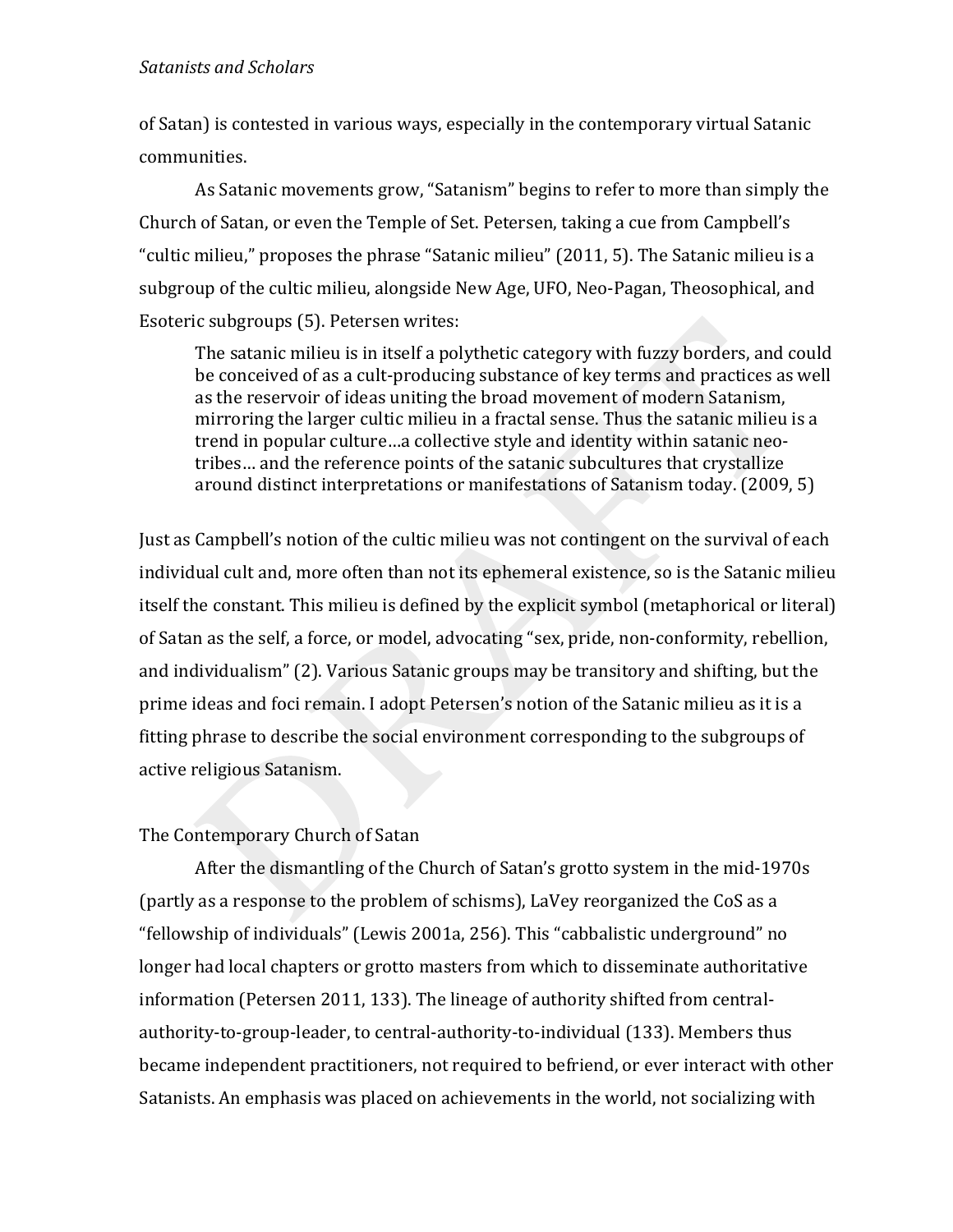other members or participating in group activities, activities now deemed entirely voluntary. It was a major reorganization, based on the notion of attracting remarkable individuals from the outside that did not require a sense of community in the traditional sense. The Church of Satan was dubbed a cabal of the "alien elite" (133).

The Church of Satan itself has remained very much the same philosophically. The changes within the CoS have been more within the structure of the institution. Leadership shifts occurred after LaVey's death, with Blanche Barton initially as head, and then Peter Gilmore taking the role of high priest, his wife Peggy Nadramia as High Priestess, while Barton retains the title of Magistra Templi Rex (Petersen in Lewis and Petersen 2005, 429). Between the mid-1970s and the surge of Internet activity, most members made contact through written correspondence, newsletters, and the unofficial meetings between members of like-minds. Maxell Davies writes that the postcharismatic fate – that is, after the death of LaVey in 1997 – of the Church of Satan is not reliant on close social ties between members (in Petersen 2009, 77). They are dispersed geographically, and contact with others is not required to consider oneself a Satanist or live "Satanically" in the world. Authoritative statements come from the Council of Nine, the CoS' anonymous ruling body. Even if ruling pronouncements stemmed from LaVey during his tenure, the authority was diffused. As such, the death of LaVey did not affect the CoS as much as it could have, as its members were already relatively independent  $(77)$ .

Contemporary ethnographic work on the Church of Satan itself has been limited. LaVey and the Church of Satan are mentioned in almost every academic treatment, but mostly as primer information to then discuss pan-Satanic activity, focusing on Satanic texts; little research deals directly with members themselves, or how Satanism is understood and lived in modern times.

It is interesting to note how many studies or encyclopedia entries – both old and new – report that the Church of Satan is obsolete, dismantled, inactive, struggling, or simply irrelevant: Drury calls it "defunct" (1992, 48); Davies suggests that it is struggling (in Petersen 2009, 83); and Lewis states that it will continue its present decline (2010, 24). This, despite the multiple publications, movies, and articles produced, either by or about the CoS, as well as various other projects by openly-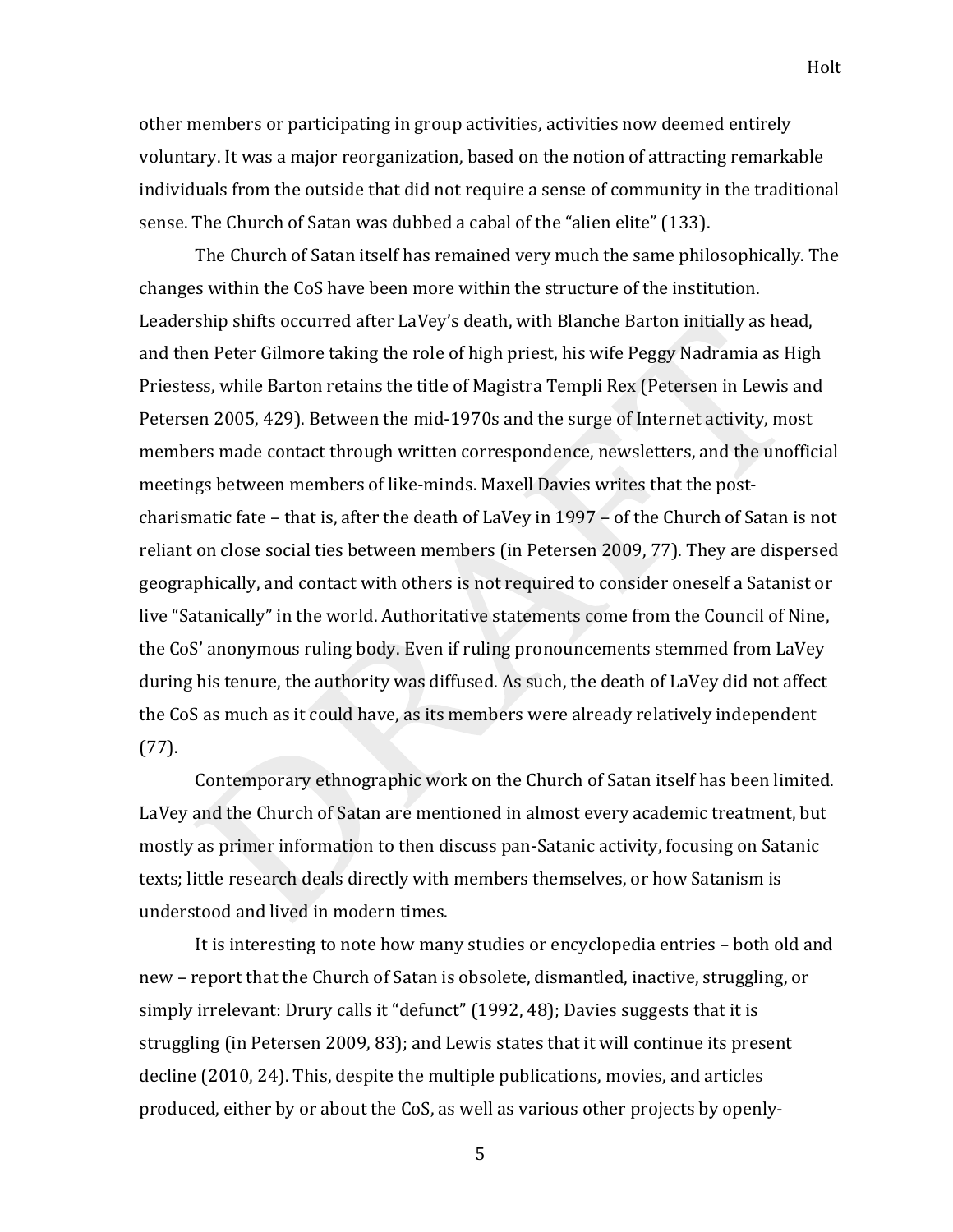!!!!!!!!!!!!!!!!!!!!!!!!!!!!!!!!!!!!!!!!!!!!!!!!!!!!!!!

affiliated members. There are several reasons that the Church of Satan is reluctant to participate in academic research. First, they are wary of academics and journalists misquoting, taking words out of context, or generally misrepresenting or misunderstand their worldview (Holt 2011). Second, the Church of Satan keeps their members' identities in strict confidence, and research could potentially jeopardize that anonymity. The CoS does not make available their membership numbers, nor put any member into contact with another. Access to CoS members is therefore logistically difficult; a researcher would have to approach participants without the help of the administration, and given the dispersed nature of its members, the means of contact is limited. As sectarian Satanic groups are generally more eager to participate as a method of legitimizing their religion, academics, in turn, tend to bypass conducting current research on the CoS altogether. When the Church of Satan is mentioned in contemporary academic work, it usually focuses on textual histories of their literature rather than ethnographic studies. Third, apart from addressing criminal accusations, the CoS sees little benefit to actively participate in research, as they do not seek external legitimization. Finally, the Church of Satan dislikes being involved in research that includes other Satanic groups. Viewing the CoS website will provide many examples of the CoS' firm denigration of other self-identifying Satanists. Their unwillingness to be compared to other groups, alongside their vigilant stance as the sole "true" Satanism, prompts them to be viewed as a strong-armed intimidator within the Satanic milieu.

The Church of Satan, for its part, does not lament its status as the "bully" of the Satanic milieu; it sees no need to apologize for insistence on hegemony, nor engage in ecumenical outreach. I do not have an official statement regarding academic research except for its stance regarding my own,<sup>1</sup> but my impression is that they might see too much attention as a negative; functioning under the radar serves their ideal as a somewhat subversive and secretive religion.

<sup>&</sup>lt;sup>1</sup> Magus Peter H. Gilmore's official position regarding my research is thus: the Church of Satan does not  $\overline{a}$ endorse nor support my research. Any agreement reached is solely between myself, as the researcher, and the particular informant. Research is conducted outside the auspices of the Church of Satan. Despite this stance, the Church of Satan will not actively discourage members from participating (as they have been known to do), and will allow me to recruit willing participants as I see fit.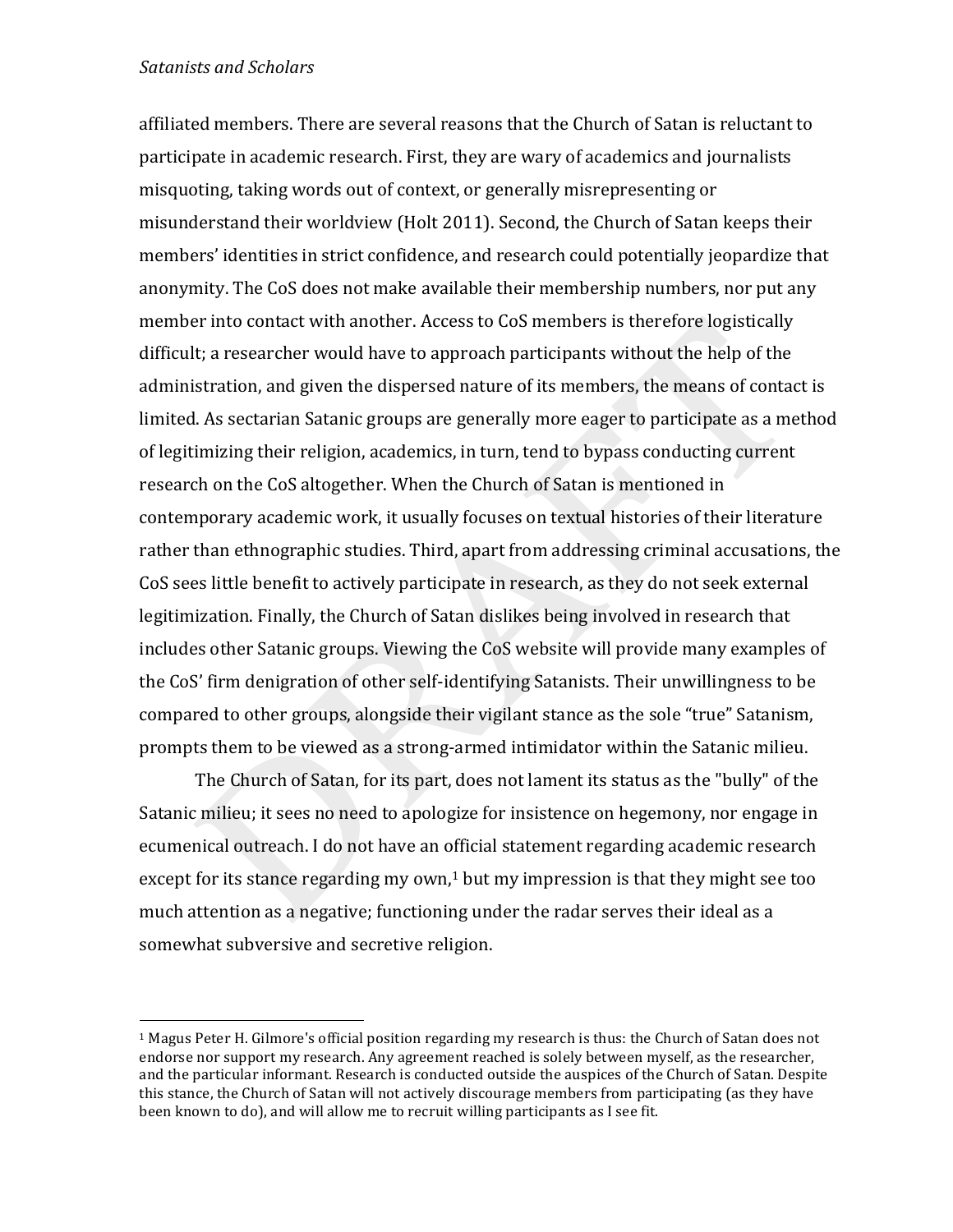Jesper Aagard Petersen responds to the lack of contemporary in-depth research on the Church Satan in this way. First, he observes that the CoS was largely quiet during the late 1970s and most of the 1980s, and in between 1997 and approximately 2007. Scholarship, in turn, mirrors their non-presence in the public sphere. Second, he emphasizes the difference between ethnography and history; sound historical-critical research to counteract the early partisan ethnographies of Alfred, Lyons, Moody, and Truzzi, who are considered known CoS sympathizers. Ethnographical research is needed to balance the dependence upon stable sources and the tendency to reiterate claims that are now decades old (pers. comm. July 19, 2012).

Labeling the Church of Satan as defunct or struggling is perhaps premature given we have scant new research. I do, however, agree that scholarship has adjusted its focus to other forms of Satanism; the Church of Satan is no longer the sole group actively practicing, and research reflects this reality.

Given that most contemporary scholarship deals with pan-Satanism, the rest of this chapter is dedicated to other Satanic groups and its subsequent scholarship; the Church of Satan is mentioned when my own research can provide a counterpoint, but the CoS is not central to this chapter. A brief sampling of Satanic groups or organizations friendly to theistic Satanists is provided by the websites of Diane Vera, a prominent theistic Satanist on the Internet. It includes: Church Lucifer, Church of Theistic Satanism, Darks Pagans, Demonolatryas, First Church of Satan, Joy of Satan, Luciferians, Modern Satanic Church, *Ordo Templi Orientis*, Order of the Nine Angles, Reformed Church of Satan, Temple of Set; as well as Christian-based duotheists, Coven of Bel's Fire, Cathedral of Satan, Church of the Infernal, Church of Lucifer, Order of Phosphorus, Synagogue of Satan, Temple of Hel, and Temple of Kal. Vera herself self-identifies as an Azazelian polytheistic Satanist (Vera, Theistic Satanism, Accessed June 3, 2012; Vera, Thoughts by an Azazelian, Accessed June 3, 2012).<sup>2</sup> Because the groups vary widely in their understanding of Satanism, it is quite impossible to examine them all. My impression is that most may be sole practitioners or even small groups of less than ten, probably active solely on the Internet, while a small amount of other groups have begun

<sup>&</sup>lt;sup>2</sup> Several of the links on Vera's website are invalid as of the date of publication, suggesting the highly transitory nature of many Satanic groups.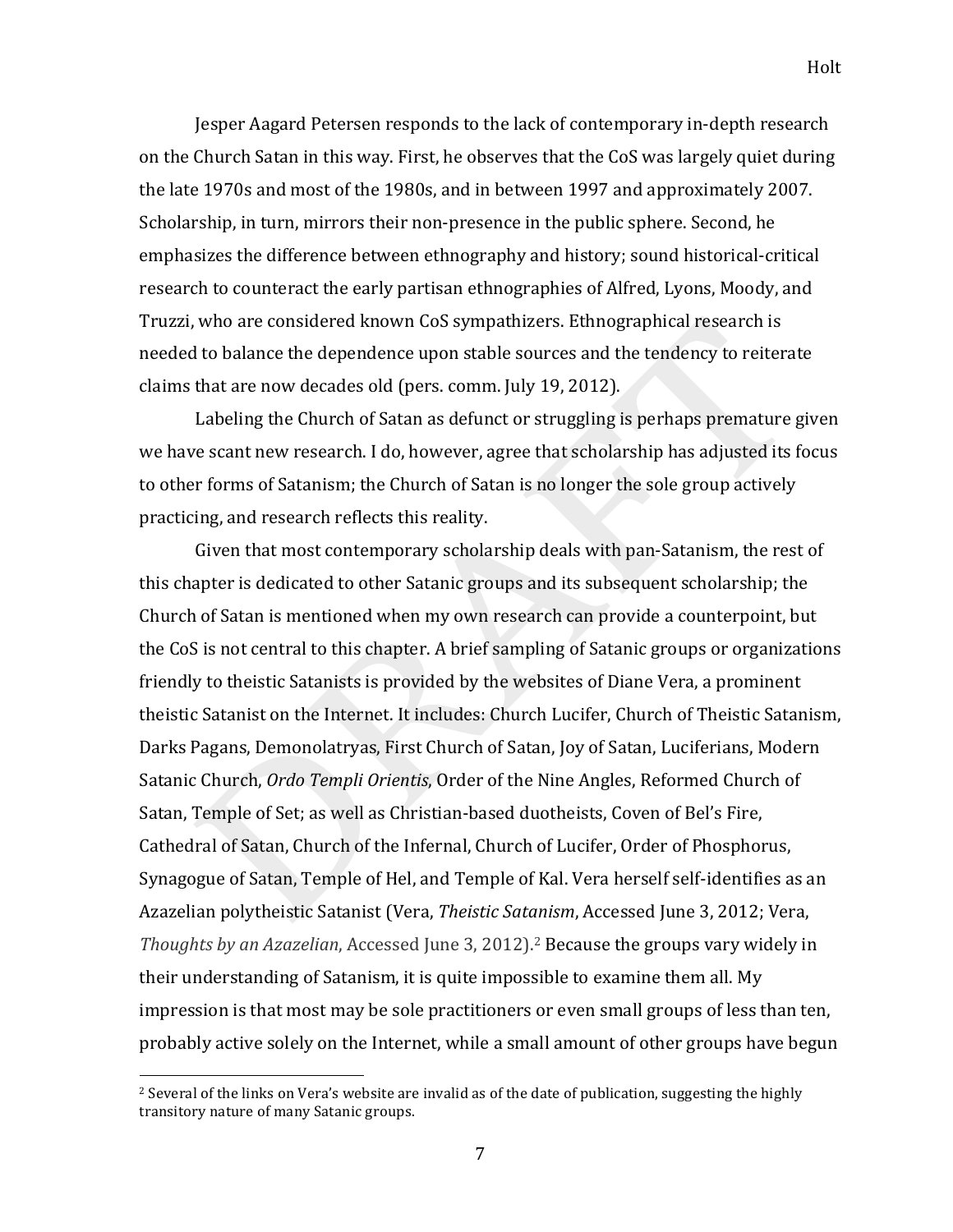to create firmer ideologies, assemble offline, construct hierarchies, and increase membership. Scholars have not extensively studied most of the above apart from Internet presence and textual analysis of available literature; hard statistical data about these groups as a lived religion is absent.

There are too many contemporary scholarly works to analyze one by one in this chapter, ranging from critical methodological approaches, discussions of legitimacy, and surveys, to the poorly conceived and erroneous, $3$  although Satanism scholars remain perhaps a few dozen. I have instead grouped this chapter by themes: the Satanic milieu, demographics, geographical studies, and moving beyond Satanism.

### The Satanic Milieu: Three Categories

!!!!!!!!!!!!!!!!!!!!!!!!!!!!!!!!!!!!!!!!!!!!!!!!!!!!!!!

Jesper Aagard Petersen observes that the Satanic milieu is embroiled in a "process of othering": Christian groups, scholars, in-group versus out-group dynamics all excluding each other (2009, 6). He notes that most Satanists do not identify as a cohesive group, but a "diffuse 'occultural' movement" (5). Despite this, he identifies three categories: rationalist, esoteric, and reactive. Rationalistic Satanism is the highly secularized and atheistic stance, such as the Church of Satan's (6). Esoteric Satanism is a religion of self-actualization, a theistic tradition incorporating paganism, western esotericism, Buddhism, and Hinduism (7). Reactive Satanism is unorganized youth rebellion engaged in various defiant or even criminal actions (such as church burnings). This last category is set aside, as it is not considered part of religious Satanism, and the overwhelming majority of Satanic groups strongly condemn criminal activity.

Petersen defines modern Satanism as a self-religion, an individualized worldview consisting of the "double negotiation of a positive identity construction – self-actualization – and a negative identity construction – lack of conformity," framed in the imagery of Satan (or Devil, Lucifer), and inheriting a countercultural position from LaVey (2009, 8). "Balance, satanic nature, aesthetics, iconography, and rituals are general currency in the milieu" (8). All Satanists adhere to a stance of rebellion against

<sup>&</sup>lt;sup>3</sup> For example, Matthews (2009) writes a particularly negative portrayal of Satanism. He appears to have misunderstood what he opposes, and, based on a flawed premise that Satanism is inherently immoral, his arguments are skewed in an overly emotional position that Satanism is immature fascism for the violent and rebellious. Lewis calls his work a, "moralistic diatribe against religious Satanism" (2009a, 10).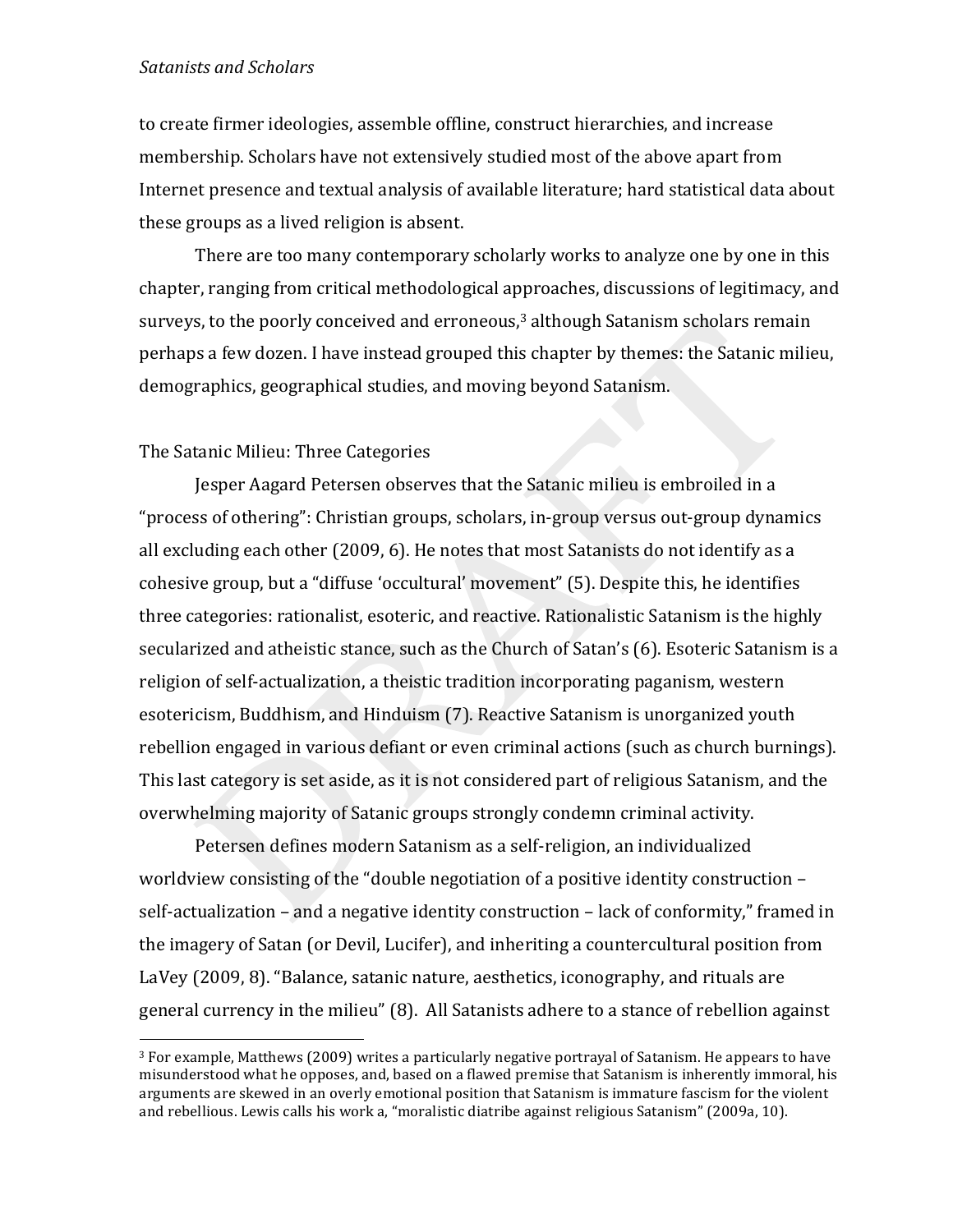the status quo, heralding ideals such as non-conformism and individualized transgression of the norm (12). A Satanist is "a carnal and emotional individualist against the cold ratio of science, the arid morality of Christianity, and the tyranny of political repression" (12). This stance is symbolized by the "most powerful symbol of resistance," Satan (17).

I adopt the above definition as befitting for common traits of Satanists discussed in this section, although I emphasize a similar concern as Petersen: the lines of the Satanic milieu are "fuzzy," and individuals or groups understand the above with variety and nuance.<sup>4</sup> The lines between the rationalistic and esoteric are particularly intertwined, as some atheistic Satanists are widely knowledgeable of esoteric texts and ideas, while others are firmly secular with little interest in occult writings. Esoteric Satanists range from gnostic interpretations to magical and occult perspectives, with varying degrees of secular worldviews, some of which practically mirror rationalistic Satanism. The division between an atheistic/secular and theistic/esoteric Satanism is necessary for the academic in order to quantify their areas of research, and identify the larger themes within the movement. These distinctions, despite being necessary, are not firm separations within religious Satanism itself.

#### Demographics

Few statistical data on Satanists is available, with a few notable exceptions.<sup>5</sup> Most contemporary scholars conclude that membership ranges from a dozen or so to no more than a few thousand. Kennet Granholm suggests that Satanists, "regularly generate a level of mass media and public interest not implied by [the] relatively low membership numbers" (in Petersen 2009, 93). While this is certainly true, it brings us

<sup>&</sup>lt;sup>4</sup> For example, my own research with the Church of Satan would emphasize that non-conformism is not an ideal in and of itself, but instead place the emphasis on critically understanding current social trends. One would not reject a particular idea or cultural element simply because it is popular, but instead criticize the "herd" for blindly going along with popular thought without self-awareness or taking responsibility for one's choices; it is a Machiavellian position, not solely a rebellious one. The ideal is not non-conformism, but actually a critique of reactive, *qutomatic* conformism. The difference may appear subtle on the surface, yet important enough to mention in order to highlight that working definitions are necessary for the academic, but require further explanation when delying into specific groups. <sup>5</sup> See Lewis 2001b, 2009a, and 2010.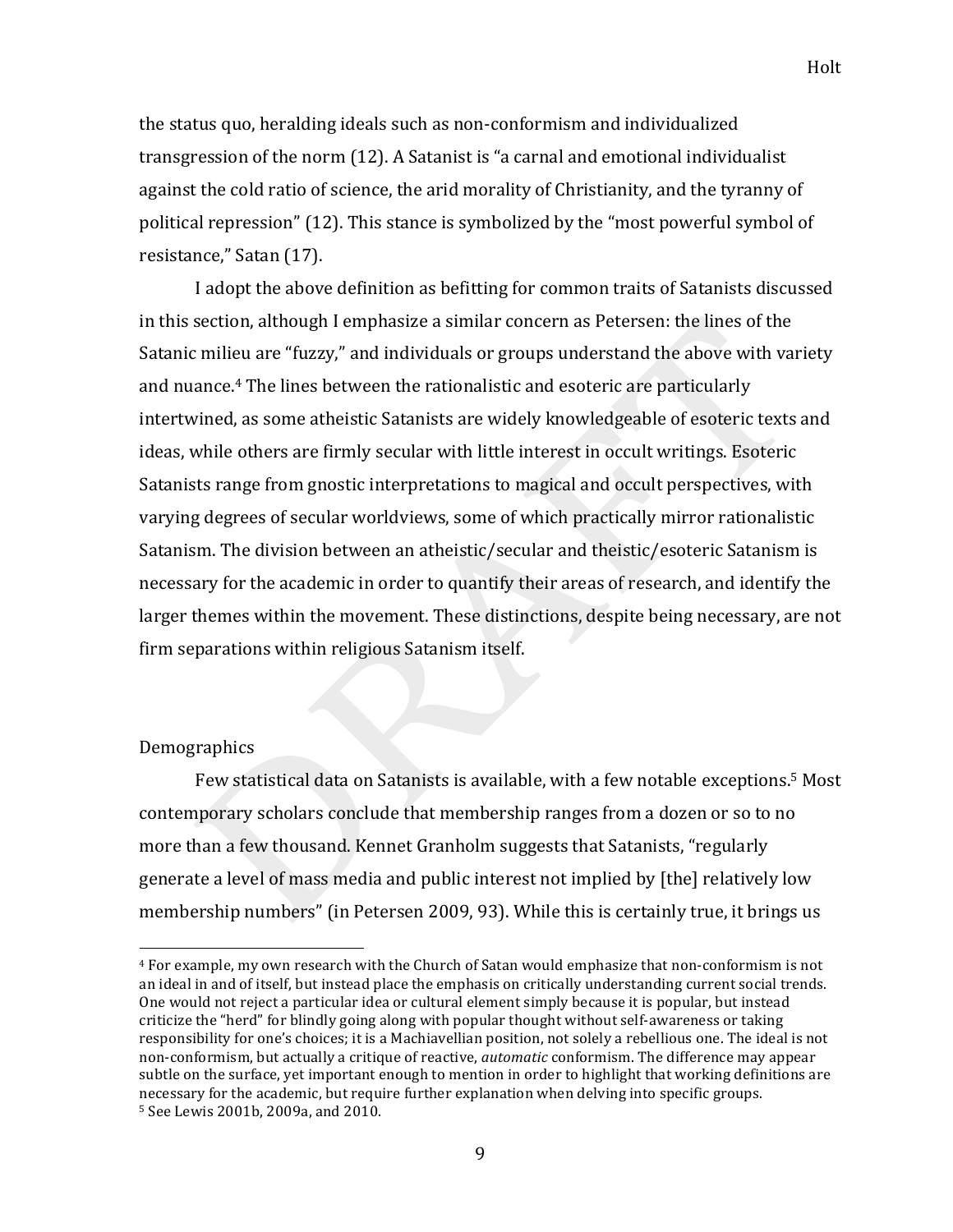no closer to the actual numbers of practicing Satanists. The following (figure 1) is a selected compilation of membership numbers cited by scholars:

| Recap of select membership claims |                        |                                                                                       |                          |
|-----------------------------------|------------------------|---------------------------------------------------------------------------------------|--------------------------|
| Year                              | Author                 | <b>Number</b>                                                                         | <b>Claimant</b>          |
| 1970                              | Lyons                  | 100,000                                                                               | Author                   |
|                                   |                        | 7,000 CoS                                                                             |                          |
| 1971                              | Woods                  | 7,000 CoS grouped into 25 offshoots                                                   | Author                   |
| 1971                              | Truzzi                 | 7,000 CoS                                                                             | LaVey                    |
| 1972                              |                        | 10,000 CoS                                                                            | Author                   |
| 1974                              | Alfred                 | 7,000 CoS                                                                             | Author                   |
|                                   |                        | 400-500 Active CoS                                                                    |                          |
| 1981                              | Crim                   | "miniscule": real Satanists                                                           | Ellwood                  |
| 1986                              | Scott                  | 40 ToS                                                                                | Author                   |
| 1988                              | Lyons                  | 300 CoS                                                                               | "disgruntled ex-member"  |
|                                   |                        | 10,000 CoS                                                                            | CoS spokesperson         |
|                                   |                        | 5,000 CoS                                                                             | Author                   |
| 1989                              | Guiley                 | (exagerated) 25,000 "at its peak"                                                     | Author                   |
| 1993                              | <b>Nelson and Taub</b> | 1,000                                                                                 | Alexander 1990           |
|                                   |                        | 1,000,000                                                                             | Forsyth and Olivier 1990 |
| 1995                              | Harvey                 | 50 ToS Britain                                                                        | Author                   |
|                                   |                        | < 10 ONA Britain                                                                      | Author                   |
| 2002                              | Lewis                  | "Still technically the largest Satanist group in<br>terms of formal membership" : CoS | Author                   |
| 2002                              | Melton                 | $< 1,000$ CoS                                                                         | Author                   |
| 2002                              | Harvey                 | No evidence of growth since early years: CoS                                          | Author                   |
| 2005                              | Lewis                  | 300 ToS                                                                               | Author                   |
| 2005                              | Jones                  | < 1,000 "active"                                                                      | Bromley 2005             |
| 2006                              | Hanegraff              | $< 1,000$ CoS + ToS                                                                   | Introvigne               |
| 2009                              | Evans                  | 1,525 England and Wales                                                               | 2001 National Census     |
| 2009                              | Granholm               | 200 ToS                                                                               | Author                   |
|                                   |                        | 400 Dragon Rouge                                                                      |                          |
| 2009                              | Mombelet               | 25,000 France                                                                         | Miviludes 2008           |
|                                   |                        | 4,000 France                                                                          | Author                   |
| 2009                              | Hjelm, et al.          | 500-600 CoS                                                                           | Author                   |
|                                   |                        | 200-300 Satanisk Forum Denmark                                                        |                          |
| 2009                              | Introvigne             | No more than 100 CoS                                                                  | Author                   |
|                                   |                        | 50 Enfant de Satan France                                                             |                          |
| 2009a                             | Lewis                  | 335 Canada                                                                            | 1991 National Census     |
|                                   |                        | 850 Canada                                                                            | 2001 National Census     |
|                                   |                        | 1,167 New Zealand                                                                     | 2006 National Census     |
|                                   |                        | 2,251 Australia                                                                       | 2006 National Census     |

Figure 1: Recap of membership number claims. Unless otherwise noted, membership claims are unspecified as to the affiliation, location, or type of Satanist.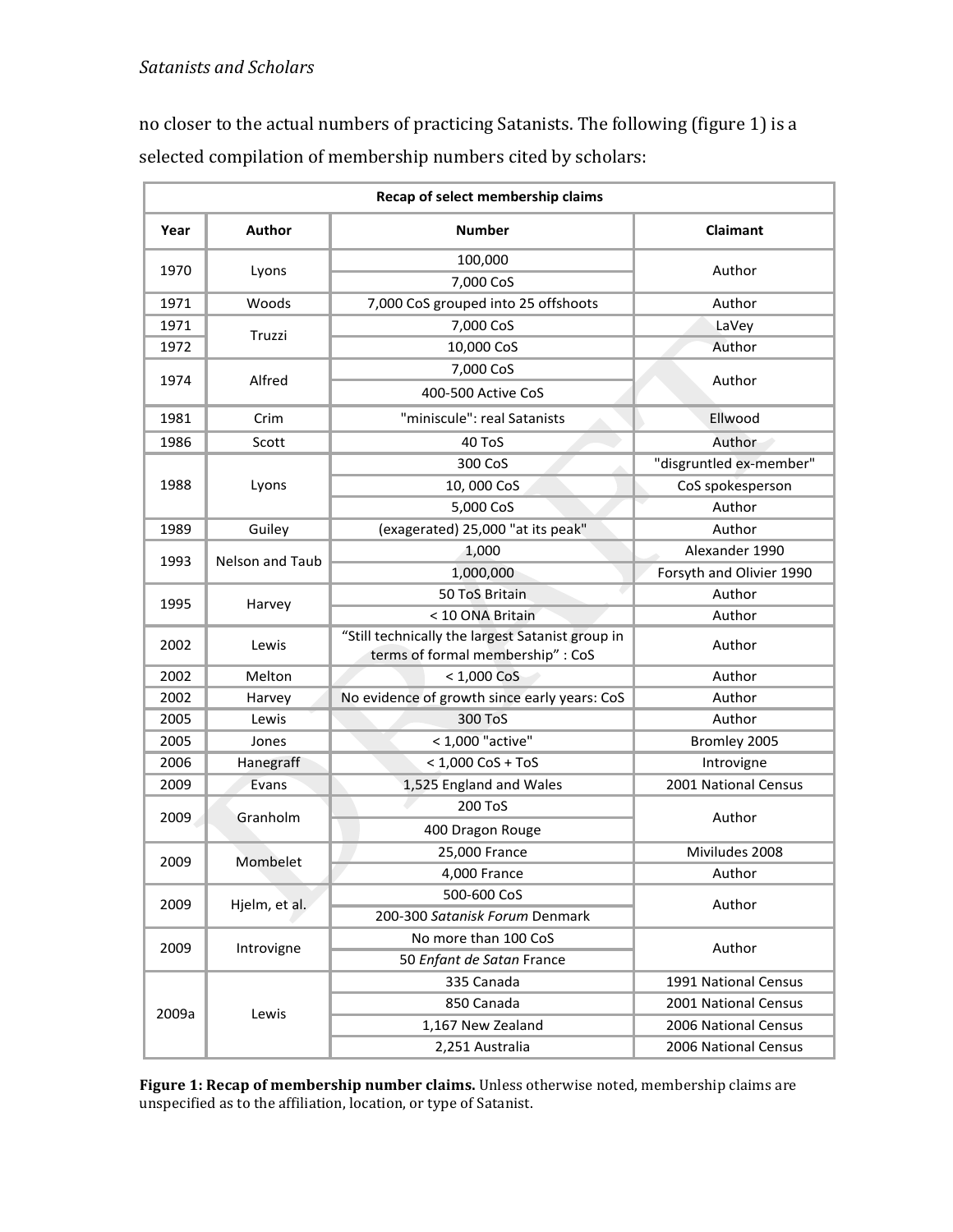As viewed above, the numbers vary. Early citations contain the often-quoted seven thousand Church of Satan members, while recent numbers claim on average one or two thousand. Most scholars themselves offer the same objections that I offer here. Firstly, there is a decided reluctance to stand up and be counted among most Satanic groups. For example, the following announcement was posted on a Church of Satan forum regarding Lewis' online survey:

If you are contacted or approached by any person who asks you to complete a "Questionnaire" called "The Satan Census"...please refrain from participating in it. A "Census" is designed to track and monitor habits of a specific type of person (in this case Satanists). If you really think about it, do you want to be tracked and monitored? Would you really want the "habits" of Satanists around the world available in a public document that anyone can access, and I mean *anyone*! (Frost 2009, *Letters to the Devil.* Accessed August 3, 2012)

The statement then concludes with a warning to report any spamming of survey requests, and that administrators will delete the profiles and ban the users as a consequence. Compare this discouraging warning to the website of theistic Satanist Diane Vera, on which she is responding to my own article on the Church of Satan (Holt 2011) wherein I use – after a lengthy explanation of my process – the term Satanism to apply solely to the Church of Satan exclusively within the context of that particular essay. She laments my application of the term (i.e. noting that "LaVeyan Satanism" would be more appropriate), $6$  and encourages other groups to be counted and volunteer for study:

We need to prove to the academic world that we exist in sufficiently large numbers to be worth studying. So, if you are a theistic Satanist who does not want the CoS to succeed in their attempts to monopolize the definition of "Satanism," please respond ASAP to James Lewis's current survey. (Theistic *Satanism, Accessed June 3, 2012)* 

Vera then links to Lewis' census (http://www.surveymonkey.com/s/GC2RHKF).

!!!!!!!!!!!!!!!!!!!!!!!!!!!!!!!!!!!!!!!!!!!!!!!!!!!!!!!

 $6$  Upon reflection, Ms. Vera's criticism of my title ("Death and Dying in the Satanic Worldview") has merit, although I would not have used the term "LaVeyan Satanism" as she suggests because it is considered highly insulting to Church of Satan members. Instead, I would have probably used the more specific title, "Death and Dying in the Church of Satan," and maintained the methodological explanation of my use of terms within the essay itself.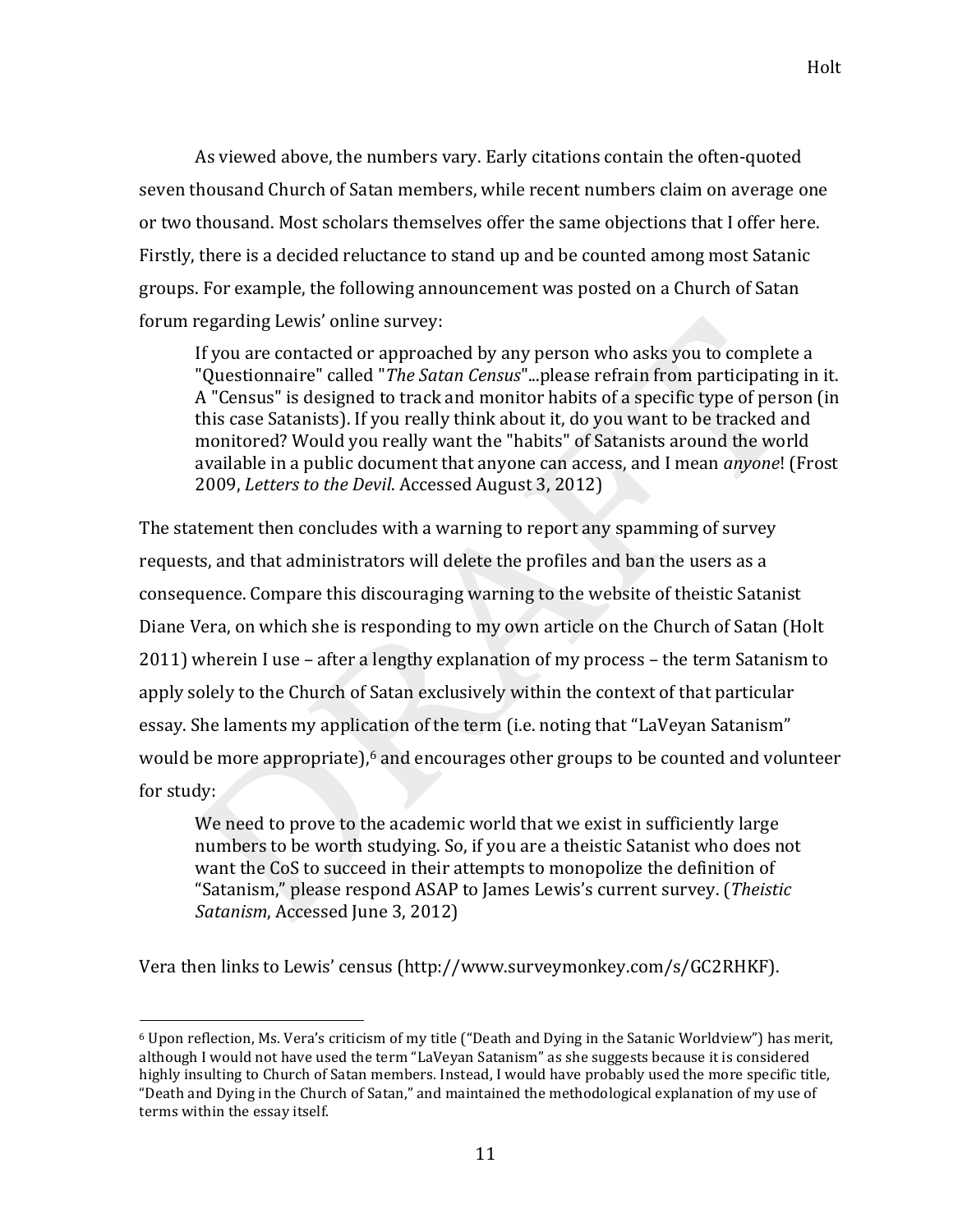!!!!!!!!!!!!!!!!!!!!!!!!!!!!!!!!!!!!!!!!!!!!!!!!!!!!!!!

Vera is not the only one eager to be involved in studies, as I received several emails from various types of Satanists after being published in 2011, offering to be included in my future work.<sup>7</sup>

I highlight the different positions above in order to stress that most scholarly claims of membership are extrapolations based on a formula; X amount of respondents multiplied by a number that not only varies from study to study, but also relies too much on guesswork and estimates. In addition to this, it is important to note that the sample groups are extremely limited; they certainly provide some insight into their respective worldviews, but I am doubtful that they can be understood as reflective of the Satanic milieu as a whole.

As an example, I refer to my own research with the Church of Satan. If one looks at the Church of Satan news page (http://news.churchofsatan.com), many members will advertise their various projects and activities. To view the website itself, and to judge membership solely on the types of projects advertised there and count the amount of persons involved, presents the CoS as metal music, gothic, dark art/literature/film loving types of people reflecting a particularly "Satanic" aesthetic, numbering perhaps one hundred or so. In a similar vein, known CoS members' blogs, facebook pages, and websites will demonstrate the same thing; if tallied, these public profiles and knownaffiliated members may number about one hundred. Instead of then concluding that all Satanists are gothic/dark/Satanic and that they are no more than a hundred, one should conclude instead that CoS members whose association with Satanism actually helps their professional development are openly affiliated online, and therefore easily counted, but not indicative of every member of the Church of Satan. For every "dark" Facebook page, there are a multitude of professionals whose personal pages never give any indication or hint of their Satanic religion. I have known and conversed with dozens of members who are lawyers, physicians, teachers, professors, military personnel, engineers, librarians, masseuses, and stay-at-home parents. Their online personas (if they even engage much virtually besides exchanging emails for business or personal

<sup>&</sup>lt;sup>7</sup> I have kept their information, but also referred them to Lewis' study, as I am currently focusing on the Co<sub>S</sub>.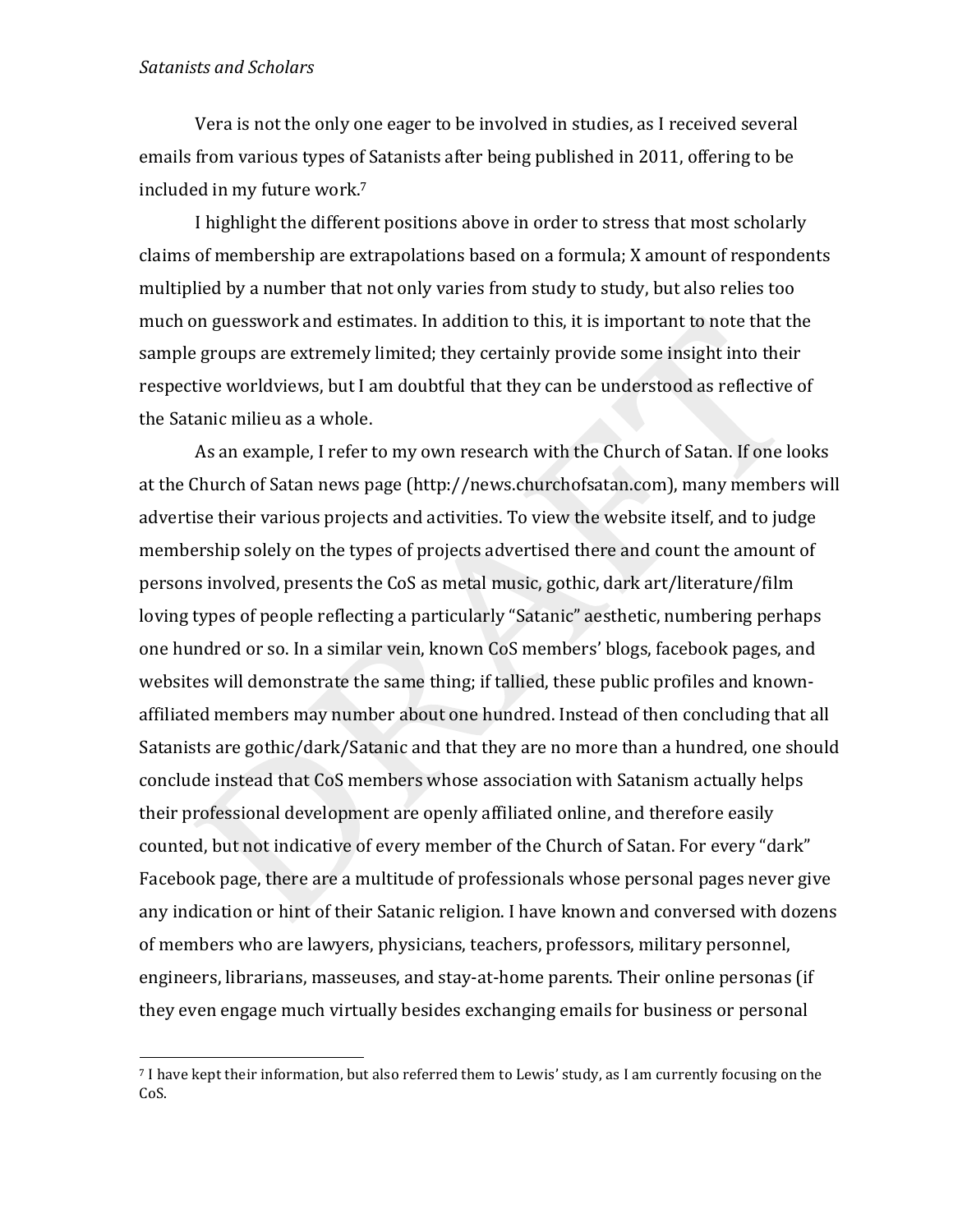matters) provide no suggestion of their membership – some go as far as to avoid visible contact with other CoS members who are openly affiliated (i.e. not adding Facebook friends whose profiles reveals their affiliation, not linking to CoS material, never discussing Satanism on their respective blogs, and keeping associates ignorant of their religious inclination), preferring to keep those communications private. We can perhaps assume that groups aside from the Church of Satan have similar circumstances, although corroborative research would have to confirm my suspicion. Given my claims, albeit anecdotal and certainly not tested against more extensive quantitative research, I posit that current estimates of membership numbers are unreliable; in reality, scholars simply do not know.

The national censuses are another problematic source, as it is uncertain how many of the self-identified Satanists are actual practitioners of religious Satanism. For comparison, take the Canadian 2001 national census, which, in addition to the eight hundred and fifty Satanists, also listed twenty-one thousand Jedi. Some journalists surmised that the large number of Jedi is actually a form of protest of the government enforcement of the long-form census, and not because there are actually practicing religious Jedi. I posit that, perhaps, self-marked Satanists may also fall under this category, although the exact percentage is unknown. There is the additional caveat that many Satanists would not risk self-marking oneself as such in a census for fear of lapse of confidentiality and breaches of security.

Diane E. Taub and Lawrence D. Nelson note in their article, "Satanism in Contemporary America: Establishment or Underground?" that the prime obstacle in acquiring reliable numbers is gaining and maintaining access to the groups themselves (1993, 536). With the increase of public attention given Satanic groups during the Satanic Panic came the decrease of public activity among Satanists. The relative silence of the Church of Satan at the time of Taub and Nelson's research resulted in decreased exposure overall (536). Given this, I contend that there is still much reluctance among Satanic groups to participate due to fears of professional and personal repercussions. The Church of Satan itself has always advocated self-interest above self-sacrifice, and pragmatism over rebellion; "Our religion does not require martyrs," is an often-quoted claim by the current CoS High Priestess, Peggy Nadramia (in Frost 2007, *Letters to the*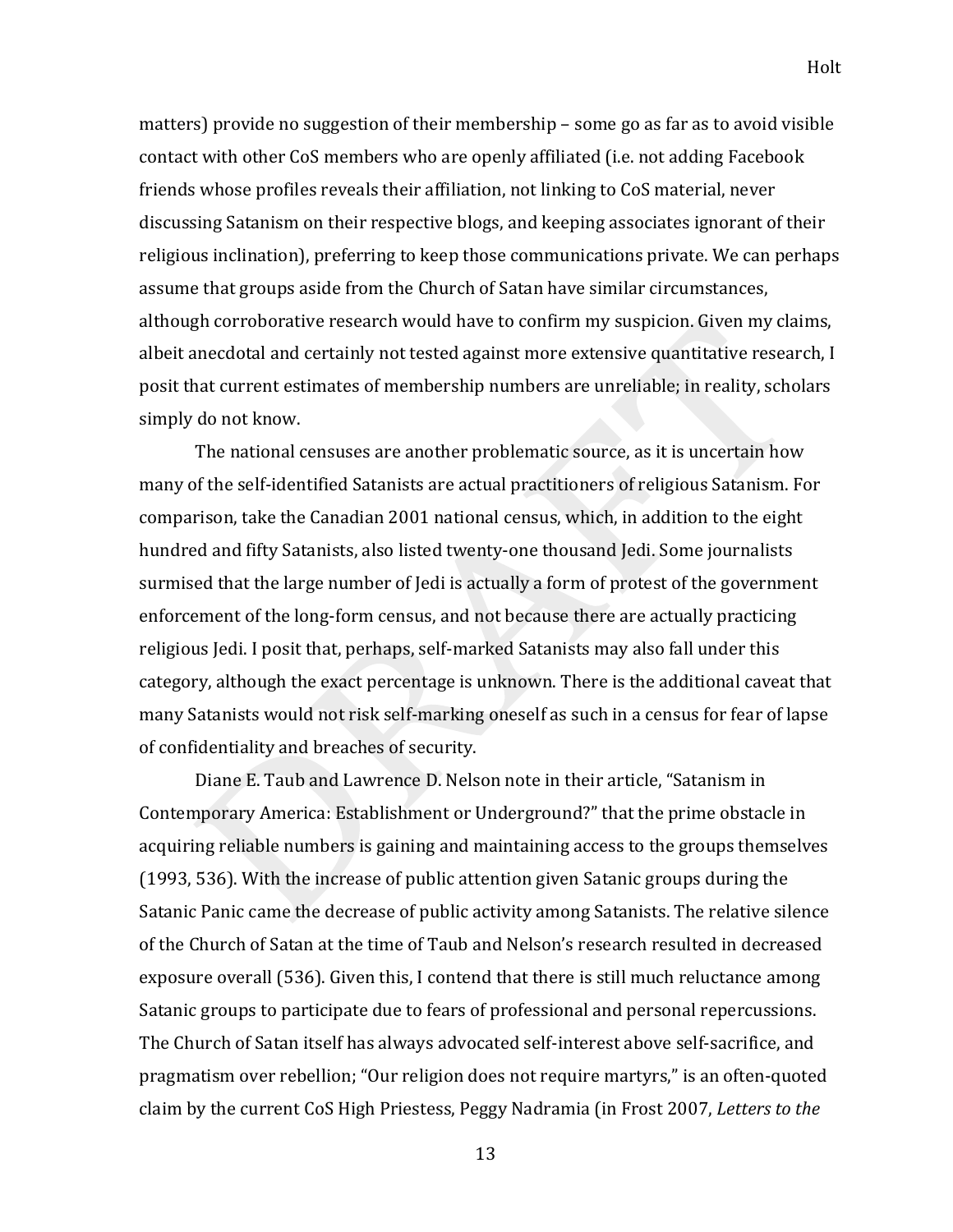Devil. Accessed Aug. 3, 2012). I do not advocate abandoning quantitative research; it is an important aspect of social scientific studies. My contention is for scholarship to place more emphasis on the caveat that members are protecting themselves; silence does not equal inactivity.

The scarce studies that do exist provide some interesting trends. Between Lewis' two internet surveys, 2001 and 2009, the Satan Census revealed that the average age of self-identified Satanists rose, and thus had more children and long-term relationships (2009a, 22). Over the eight years, he had over twice the number of respondents (one hundred and forty to three hundred) (3). There is a decline in the prominence of LaVey and the Church of Satan among respondents (although this is not surprising given their likely avoidance of the survey) and a surprising presence of the Joy of Satan. Lewis predicts that theistic/esoteric Satanism will continue to grow, that the Church of Satan will continue to wane, although remain present as long as The Satanic Bible remains the (sometimes unacknowledged) (23) standard text of the Satanic milieu (24). As scholarship on contemporary religious Satanism grows, we will hopefully be able to expand our knowledge with more statistical data, and find quantitative research methods that address the unique qualities of reclusive groups.

# **Geographical Areas**

Many of the contemporary scholars on religious Satanism are European. Even the American scholar James R. Lewis is currently teaching at the University of Tromsø, Norway. As such, much of recent scholarship has focused on groups throughout Europe.

Graham Harvey presents his research with the Temple of Set and the Order of Nine Angles in Britain (in Lewis and Petersen 2008, 612).<sup>8</sup> Eleven members of the Temple of Set responded to a questionnaire, but Harvey estimates that there are about one hundred active Satanists in Britain (613). His participants consist of different levels (degrees, orders, and pylons), seven male and four female, have a spectrum of professions (from clairvoyant to software engineer), five voted Conservative, and the rest vote Labour, Liberal, and Liberal Democrat (613-4). Harvey notes that even this

<sup>&</sup>lt;sup>8</sup> Harvey also includes the Church of Satan, although I have omitted this information in order to focus on pan-Satanism.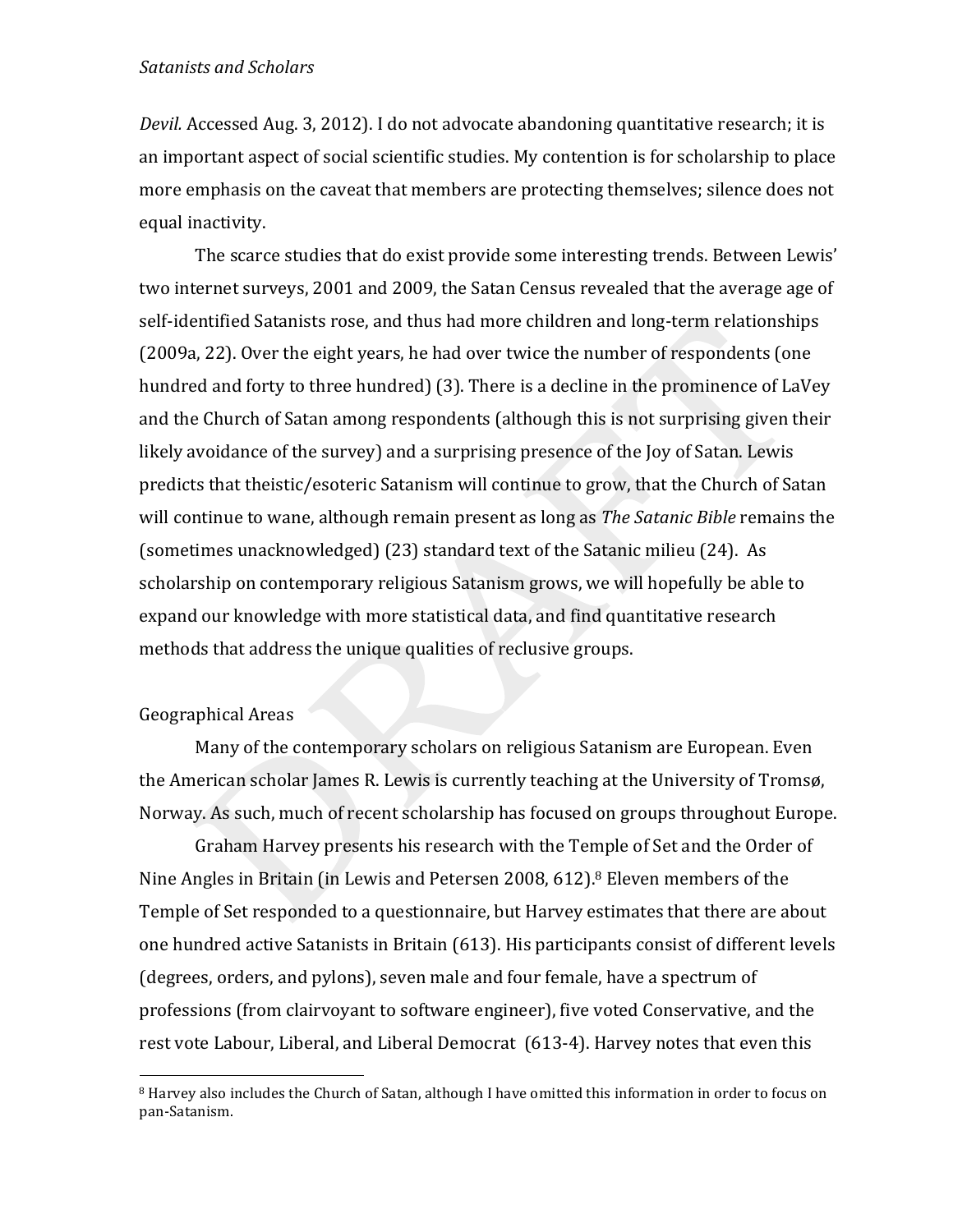small sampling demonstrates that the stereotypical image of Satanists (presumably he means the image of them as anarchic or ultra liberal) is inaccurate, and their political leanings vary greatly.

The Order of the Nine Angles (ONA), a schismatic Satanic group, is described by the leader Stephen Brown as a "difficult and dangerous path of self-development, the goal of which is an entirely new individual. This path is fundamentally a quest for selfexcellence and wisdom" (Harvey in Lewis and Petersen 2008, 623). Members are expected to partake in retreats that challenge the individual and face their dark natures in survivalist exercises as well as magical occult rituals. They advocate a "culling or Satanic sacrifice" by assassinating certain weak and cowardly "victims" (624). This assassination is "not always a criminal act" but can be performed magically. Harvey posits that the inflammatory language of their texts is almost certainly intentional, and that he sees "no evidence that what they assert is actually practiced"  $(624)$ . The sinister content of their texts is meant to dismantle binary thinking, and force the individual to view "reality" without conceptual constructs (625). Harvey notes that there are probably less than ten people actively ONA (625). Harvey closes his discussion with a thoughtful paragraph:

While the everyday is often dully mundane, part of the enchantment that maintains our interest is that it is also suspect. Does the everyday provide a mask for unspeakable horrors? If so, the majority of the few people who identity as satanists are not part of such possible horrors even when they (perhaps playfully, certainly deliberately) perform the transgression of "normal" social discourse in order to appear as the alterity the rest of us seem to need. (2008, 631)

Various other regional studies demonstrate similar variety and questions. Milda Alisauskiene looks at Lithuanian Satanism ([2003] in Petersen 2009). She observes that Satanism first made its appearance in Lithuania when *The Satanic Bible* was translated into Lithuanian in the late 1990s (122). Her focus is on the Brotherhood of the Dark, founded by twin brothers, Vaidotas and Evaldas Jocys. They have a staunch hostility to Christianity, and advocate a "weakening of religion" (123). They name themselves Satanists as an oppositional position against social norms, although claim The Satanic *Bible* is "too weak, the same propaganda as the Christian bible," and call the American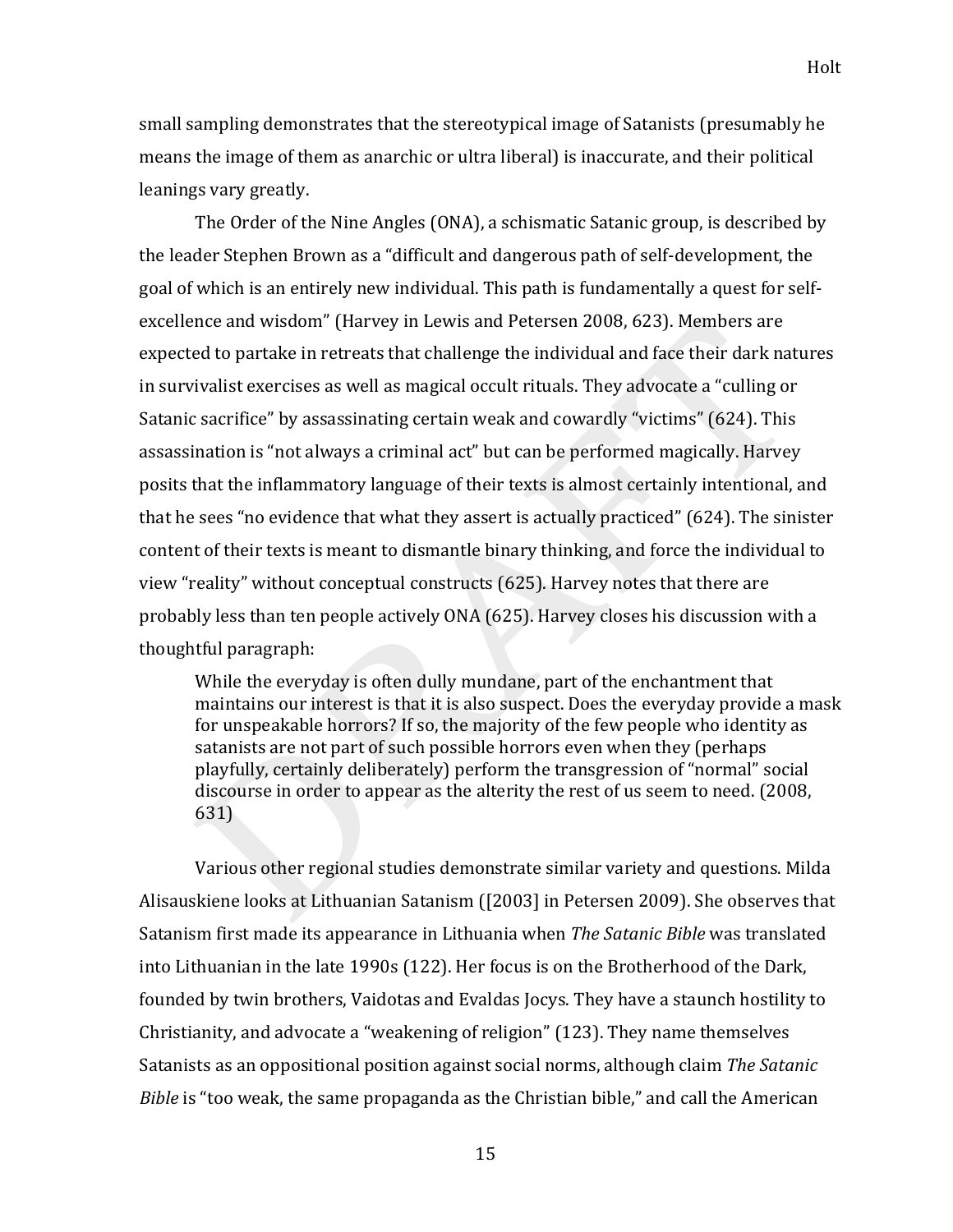version of Satanism a "business" (122). She posits that the Brotherhood is a response to the increased revival of Catholicism in Lithuania, and that the group proposes freethinking, atheistic, and secular views (124-5).

Ringo Ringvee adopts a similar opinion when looking at Satanism in Estonia, that is, that Satanism is a response to the predominant Christian society of Estonia, despite Estonia being a firm secular state (in Petersen 2009, 136). Ringvee notes that political parties used the issues of legitimating Satanism as a religion as a political rhetorical tool in order to garner votes.

Other regional studies have been conducted, a small sampling of which is listed here: Hermonen offers a review of counterculture groups and Satanism in Finland  $(2001]$  in Petersen 2009); in Italy, Menegotto discusses the cases of two religious clerics (one murdered by Satanists and the other facing criminal charges related to Satanism), and the subsequent media fallout ([2003] in Petersen 2009); in Poland, Smodczynski examines Satanic collective identities online ([2003] in Petersen 2009); Norway's Black Metal scene and its relationship to Satanism is reviewed by Mork (in Petersen 2009); Evans examines the membership numbers of Satanists in the United Kingdom (in Petersen 2009); in France, Mombelet distinguishes between practicing Satanists, media hyperbole, and (mostly criminal) acts deemed Satanic in nature (2009); Hjelm et al. look at Satanism scares in Nordic countries (2009); on this side of the Atlantic, one study looks at teenage Satanism in the American south (Lowney [1995] in Lewis and Petersen 2008).

One particularly interesting study focusing on Scandinavia discusses the conscious construction of Scandinavian Satanism as opposed to the American model (Dyrendal and Soderlind in Petersen 2009). Some Scandinavian Satanists (namely Ole Wolf, an ex-CoS member, and his girlfriend, Amina Lap) posit that Satanism in its initial form is Americanism, and thus incompatible with the socialist cultures of Denmark, Norway, and Sweden. American values are competitive and individualistic, while Scandinavian ones are based on collaboration and social democracy. The authors of this essay present the counter position of Peter H. Gilmore, who states:

I wouldn't necessarily say that the competing individual, even in a popular sense, is necessarily an American concept. Even though it is popularized by the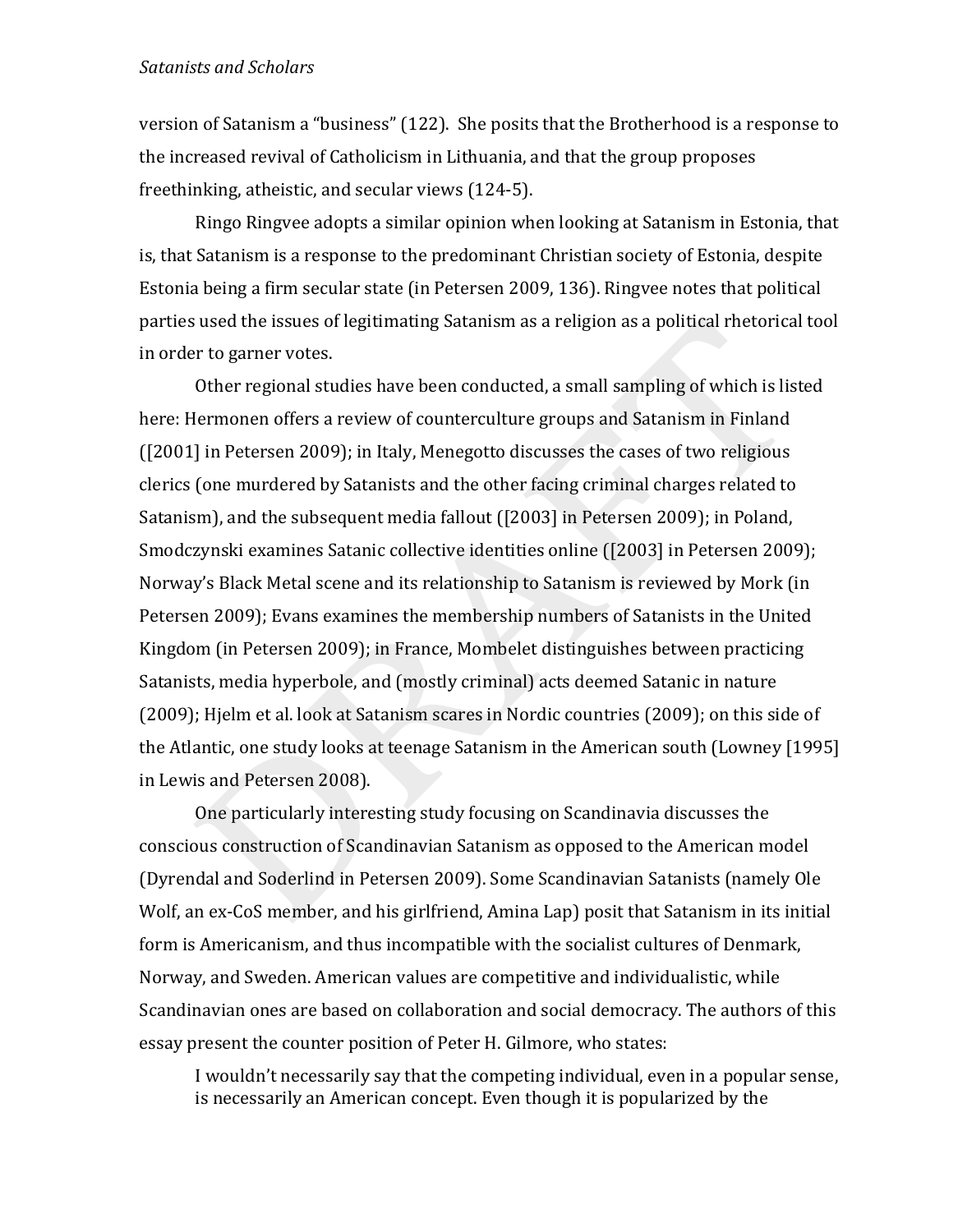American mythology...Satanism is tied to wherever there is a sense of the individual, by himself, as opposed to being subsumed to a group consciousness. (Gilmore in Dyrendhal and Soderlind in Petersen 2009, 166)

Gilmore continues his response by commenting that many Church of Satan members are active in Europe and Asia, where adapting to local culture does not necessarily translate to a rejection of CoS Americanism; he mentions his own Norse inspired "Rite of Ragnarok" as evidence (167).

As apparent above, when Satanism moves beyond its initial time and place, it adjusts to new particulars. Diaspora Satanism now has multiple factions, a variety of self-understandings, and degrees of compatibility or hostility with the Church of Satan/LaVey. Schismatic groups are now reinterpreting Satanism to such an extent that scholars are forced to consider that "Satanism" is now an inappropriate term when discussing groups or ideologies that have moved beyond Satanism.

Studies on Satanic groups entail some confusion regarding the definition of Satanism itself. The Church of Satan has a clear and relatively consistent definition of Satanic philosophy, and the early studies in the 1970s differ very little from contemporary work. Certainly, there are small changes and adjustments, but the core philosophy has not drastically shifted. Outside of the Church of Satan, however, a wide spectrum of definitions and self-understandings are present and evolving, and scholarship reflects these modifications. Embroiled in the use and application of terms is the notion of legitimacy, i.e. proclamations of "true" Satanism. Scholarly work in turn discusses the issues and concerns surrounding nomenclature within the Satanic milieu.

#### Multiple Princes and Princesses of Darkness

Kennet Granholm argues that the application of the term "Satanism" varies relative to the popular, familiar or academic approach (2009, 1). Most non-scholarly (and even some scholarly) reactions to the word "Satan" are extremely negative due to a twofold aspect: there exists little understanding of religious Satanism, and, because of this, the term itself is inseparable from the stereotypical connotations (2). He offers a breakdown of how academics have categorized these groups, and notes the arbitrariness of its application. For example, the *Encyclopedia of Esoterism in*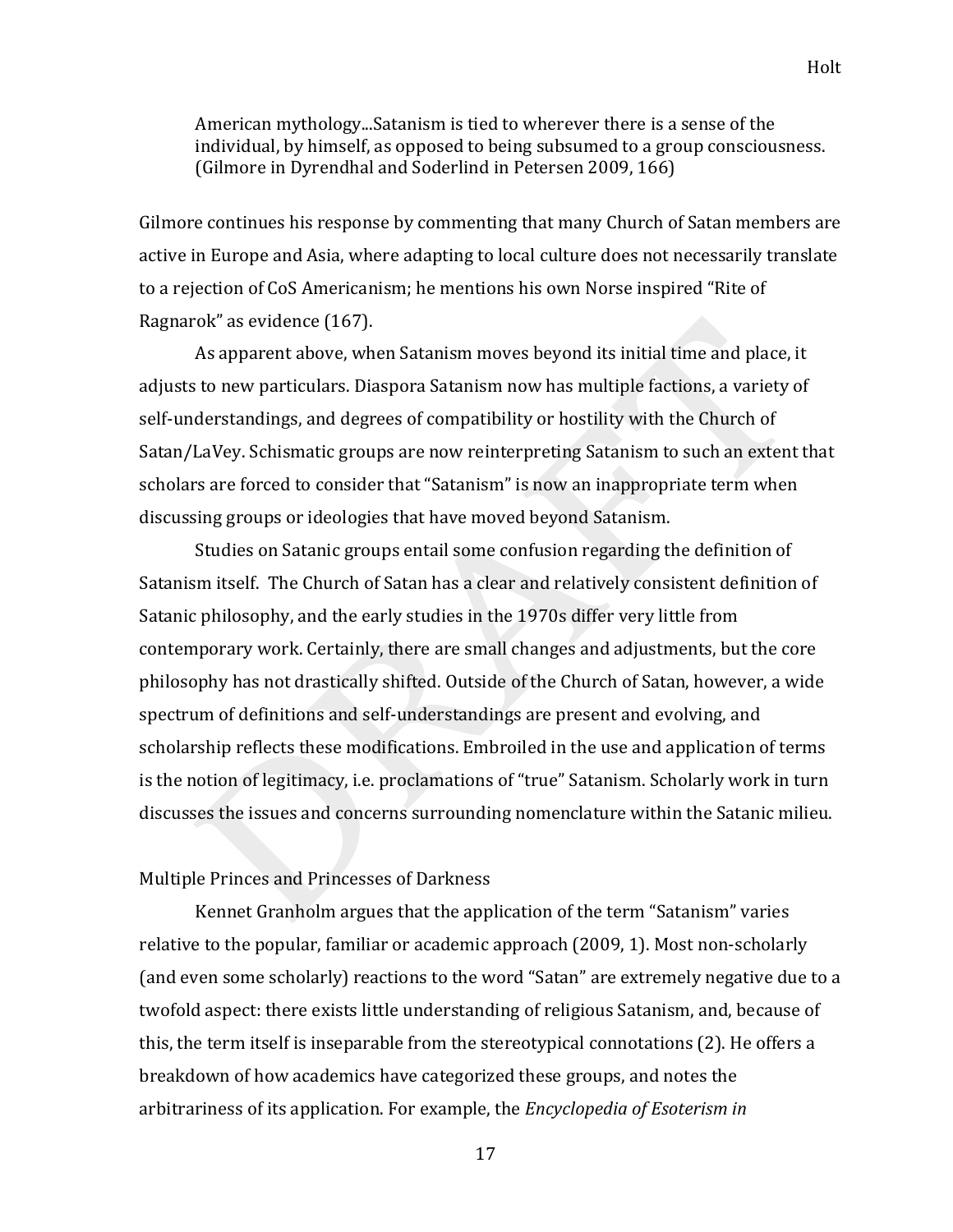*Scandinavia* lists the Temple of Set under the heading of Satanism, but places the Rune-Guild and Dragon Rouge under Occultist Groups (Granholm 2009, 3). The main problem with this categorization is that the Temple of Set is very similar to the Rune-Guild, and that even though the ToS is an offshoot of the Church of Satan, they note that their prime "Satanic" figure is Set, and refer to themselves as Setians. When discussing the multiple representations of Satan in terms of its cultural counterparts (Ahriman, Odin, Set, Shiva, etc.) Granholm challenges a claim by Petersen that they are all viewed as the same type of symbol for antinomian self-religion (Petersen 2009, 8). Instead, Granholm posits that the other deities are not historically associated with the history of Christianity (like the term Satan), and thus are "post-Satanism," and require new terms for accurate categorization (2009, 5). Post-Satanism, according to Granholm, is a term applied to groups that have relinquished the symbol of Satan. He discusses three of these: the Temple of Set, the Rune-Guild, and Dragon Rouge.

The Temple of Set views Set as teacher and guide, and is the "Ageless Intelligence" of this Universe" (Aquino in Granholm in Petersen 2009, 94). The Rune-Gild focuses on the runes of the Germanic tradition, incorporating meditation, divination, and selftransformational rune-work (92). Various Rune-Gild authors consider gods/god in different forms: as "magical archetypes" that can have a "subjective existence" for individuals but also a "tripartite objective existence," or as Odin as a god-model for selfdeification (94). The Dragon Rouge has an even broader incorporation of demonic deities. They include Apep, Anubis, Leviathan, Loki, Lucifer, Melek Taos, Odin, Pan, Quetzalcoatl, Samael, Set, Typhon and others (95). The Dragon Rouge also has an emphasis on Princesses of Darkness, and incorporates feminine deities such as Hecate, Hel, Kali, Kebechet, Lilith, Morana, Naamah, Ragana, Sekhmet, Skuld, Tiamat, Urd, and Verdandi. Despite the eclectic pantheon of gods/goddesses, the Dragon is the prime symbol of the rhythm of nature, the ultimate source of power, and is manifested through individual magicians (95).

Granholm observes that these groups are engaged in a process of transformation in which they reach beyond the Satanic for symbols of their antinomian self-deification (in Petersen 2009, 89). Apart from the sectarian nature of the Temple of Set in regards to the Church of Satan, any reference to Satanism with the Rune-Gild or Dragon Rouge is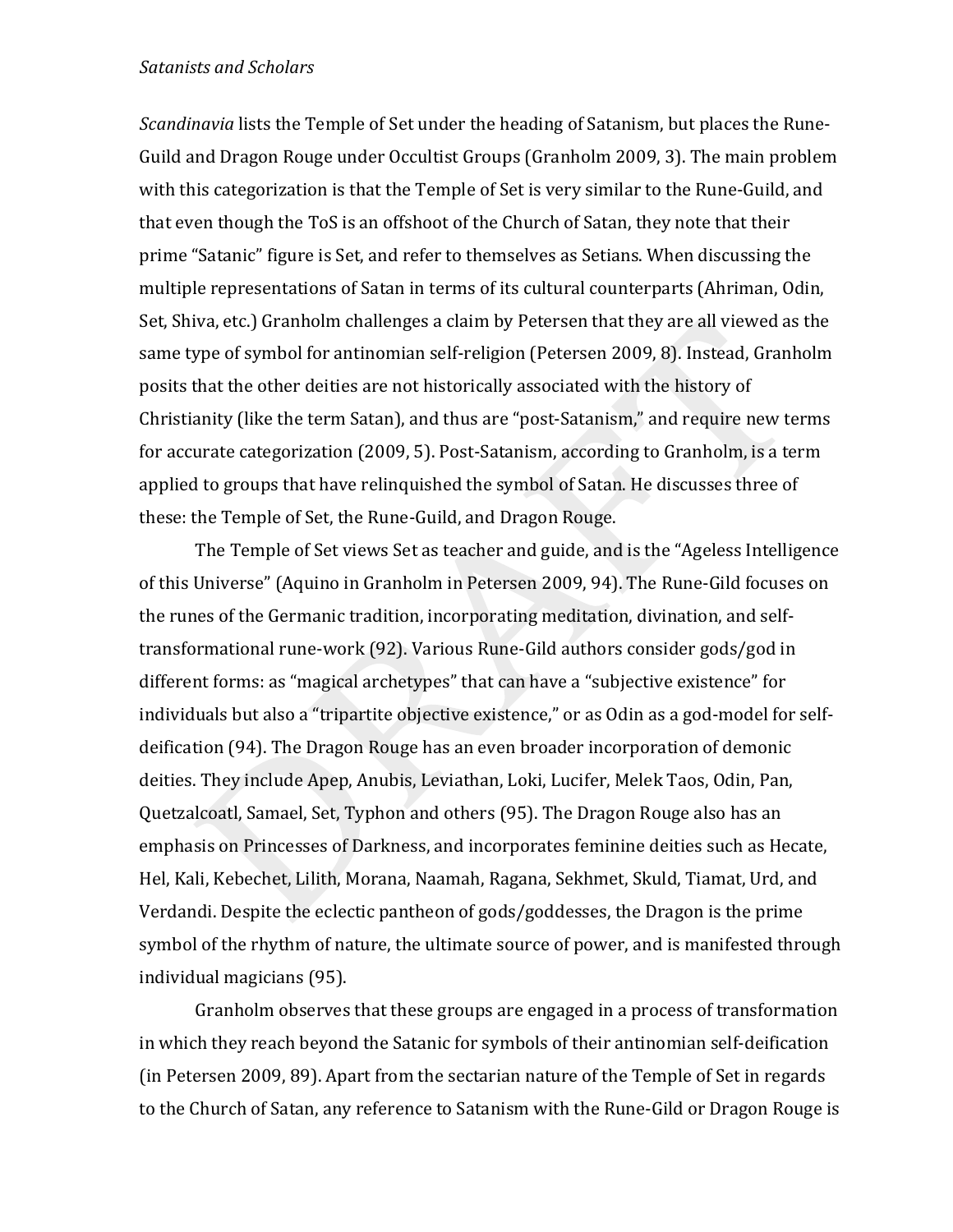an externally applied term (97). Granholm argues that, "Satanism should be avoided whenever possible, due to the vague definition of the term and the overly pejorative connotations it arouses" (97).

Granholm suggests instead the term Left Hand Path (LHP)<sup>9</sup> as a broader, more appropriate term to describe groups beyond Satanism, but that share certain characteristics. LHP has five characteristics, repeated here verbatim from Granholm's text:

- The ideology of individualism; where the individual is positioned at the  $i$ absolute center of that person's existential universe.
- The view of man as a psycho-physical totality: where a division of more  $ii)$ bodily and more spiritual components becomes essentially meaningless, at least in view of the next characteristic.
- A focus on life in the here-and-now; where the pursuit of a perfect after $iii)$ life becomes if not meaningless, then assumes a secondary role to livingin-the-moment.
- The goal of self-deification; interpreted in a wide variety of ways, but that  $iv)$ always involves the individual becoming in as total as possible control of his/her own existence.
- An antinomian stance; in which the individual questions and breaks  $V)$ societal, cultural, and religious taboos in the quest for personal liberation.  $(Grapholm 2009, 4)$

In essence, Left Hand Path religion is a category that includes both self-identified Satanists as well as those who follow the above criteria but have evolved beyond Satanic symbols (Granholm in Petersen 2009, 97).<sup>10</sup>

I agree with Granholm's conclusions with regards to taking into account the selfidentifying nomenclature of groups while also considering the ever-evolving nature of their worldviews. My issue is that even among rationalist/atheist Satanists, a variety of mythologies and symbols are used in rituals (Holt 2011),<sup>11</sup> and therefore even selfidentifying Satanists re-appropriate other symbols of antinomian self-deification. Further, a rejection of the term "Satanism" because of its overwhelming negative

<sup>9</sup> For a brief but thorough discussing of the history of the term Left Hand Path see Evans in Petersen 2009. <sup>10</sup> Neo-Pagan movements also identify as Left Hand Path. These groups mostly strongly reject any association with Satan or the Satanic, symbolically or otherwise.

 $11$  For example, if a member of the Church of Satan responds more viscerally to the symbol of Odin than Satan in ritual, it is not considered less Satanic; the prime importance is the emotive quality of the symbols used within the rite, and not the specific references to Satan. See Holt 2010, 2011.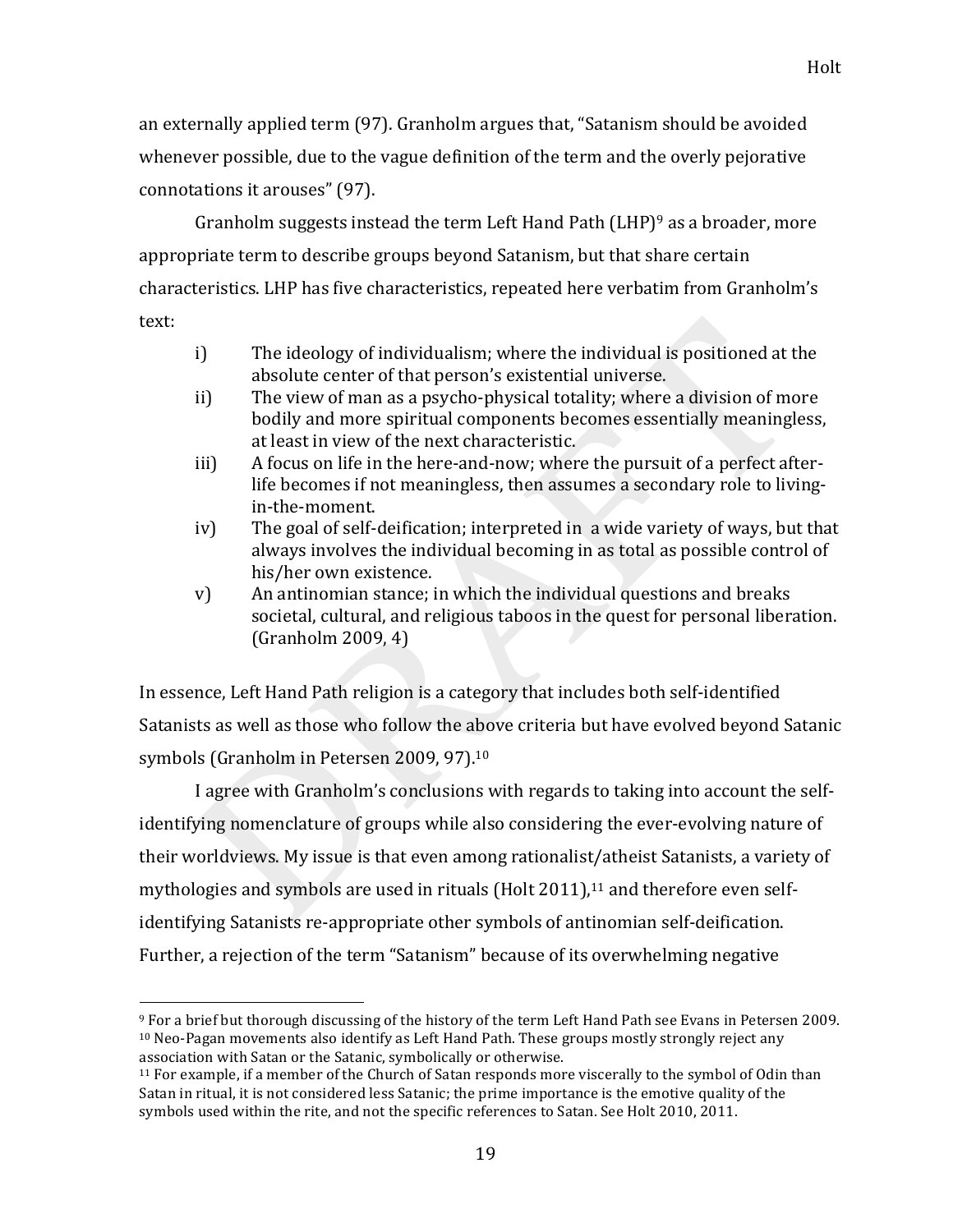connotation is not the concern of scholars; Satanists themselves adopt the term exactly because of its implications, even while they reinterpret this negative stereotype into that of a rebel-hero. If Satanists themselves adopt the term, scholars are making a value judgment by rejecting it for its negative connotation; our primary concern is the accuracy and appropriateness of a term. These points do not directly refute Granholm – that is not my intent as I mostly concur – but I present them to highlight that even when trying to unpack the varied nuances of a term, we encounter problems.

# Modern Satanism

Scholars on contemporary religious Satanism are examining a field that has split apart into a wide variety of areas. The stream started by the Church of Satan is now a delta of multiple groups, each fighting for legitimacy, practicing in dispersed geographical areas, and continually redefining Satanism itself. Scholarship also has its variety, as different approaches to research, the spectrum of questions posed and answered, and the influence of respective disciplines and standards all contribute to the ongoing scholarly discussion on religious Satanism. Modern Satanism is now a wealth of material from which the scholar draws their ideas. The scholar's task is to sift through this murky area of shifting ideas and approaches, in order to find effective ways of providing critical research on religious Satanism.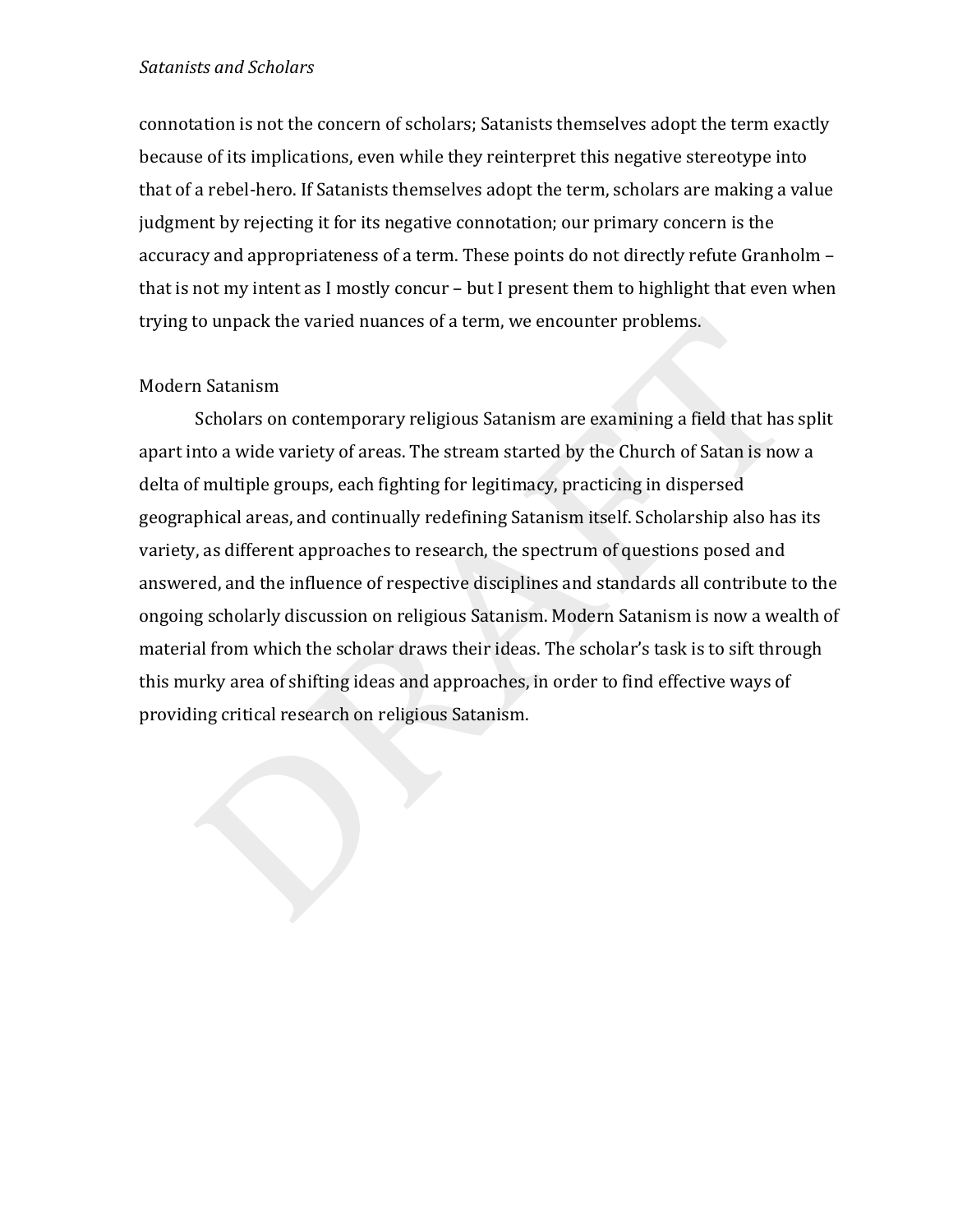#### Chapter Four: Further Considerations

Contemporary scholarship on religious Satanism, being an amorphous field approached from a variety of methodologies and theories, prompts this chapter. Informed by all the previous chapters, in this chapter I present some further considerations and suggestions for the academic study of Satanism.

#### Nomenclature: On Defining One's Terms

Within religious groups that do self-identify as Satanic, there is tension with regards to terms used and applied across studies, and scholars must negotiate this minefield carefully. For example, the Church Satan's hegemonic stance on the term Satanism is well-known, and they insist that other groups are Devil Worshippers, but scholars should not adopt their terminology; it demonstrates a partisan, witnessing position, not an academic one. To distinguish between groups, most scholars have used the term LaVeyan Satanism to identify the Church of Satan. This, however, I also reject, as members of the CoS consider this insulting; I am careful not to antagonize a particular group with an externally applied term. Scholars reject the word "cult" for similar reasons. Scholars also discard the notion of "devil worship" for theistic Satanism, preferring to reframe it as honouring their deity. Other nomenclature given to various groups are Traditional Satanism, Rational Satanism, Orthodox Satanism, Modern Satanism, Luciferian Satanism, and Pagan Satanism. The labels are both internally and externally applied nomenclature. They are at times undefined, poorly defined, inaccurate, or in certain cases, an affront to the group they purport to be studying. Beyond the term Satanism or Left Hand Path, other definitions are contested, some of which are:

- i) *magic*, as psychodrama or mystical event;
- ii) *community*, which is spurned for its overtly welcoming communal connotation:
- iii) *religion* versus *philosophy*, and how these terms relate to Satanists' selfunderstanding and worldview;
- iv) *non-conformity*, as a critical position or a rash rebellious stance;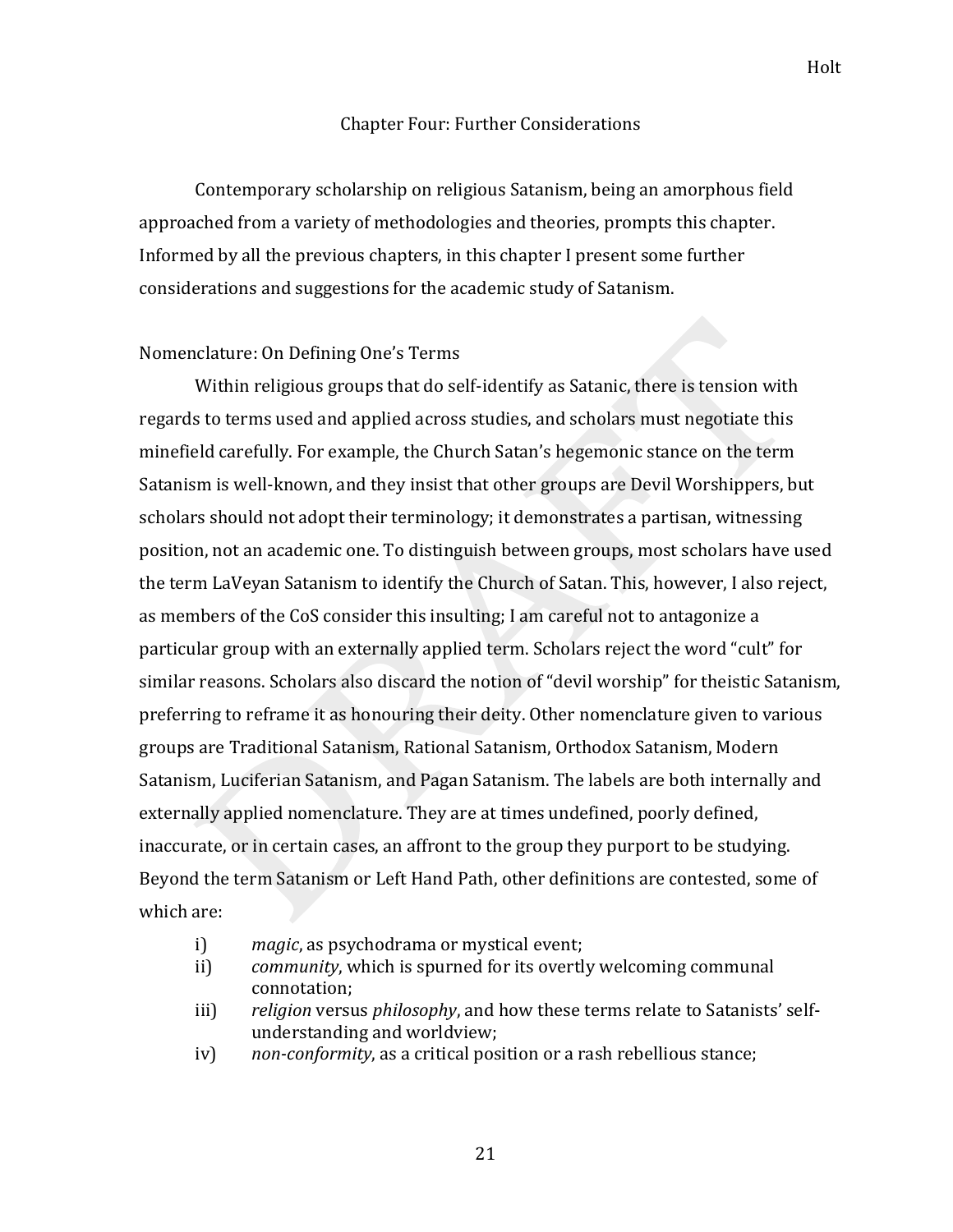- v) *conversion*, as Satanists consider themselves "naturally" predisposed to Satanic ideas, and thus do not convert to a new religious life; $12$
- vi) and even what is considered an *active member* within and across groups differs.13

What, then, do scholars call them? How do we apply a term with nuanced meanings? Which terms are most useful, helping scholars to produce sound critical research? Who gets to decide which terms are more accurate or appropriate to use?

# Methodological Approaches

!!!!!!!!!!!!!!!!!!!!!!!!!!!!!!!!!!!!!!!!!!!!!!!!!!!!!!!

Before beginning to answer the above questions, I must first note that scholars are approaching the topic of religious Satanism from a variety of disciplines: sociology, history, psychology, religious studies, and anthropology. This is exciting and an issue at the same time; such diverse approaches lead to increased insight, as well as inconsistences across studies. To begin solidifying methodological approaches, I refer to a discussion by Max Marwick, which expresses concerns over the wide discrepancies in research on magic, witchcraft, and sorcery throughout Africa and Oceania. Marwick highlights five suggestions to improve studies within the context of his field. These criteria, however, are easily adapted to contemporary work on Satanism; indeed, Satanism studies have far less inconsistency overall, and therefore my suggestions are more fine-tuning than an unneeded overhaul.

Marwick's first suggestion is to clearly define one's terms (1970, 292). He underlines that certain acts labeled as magical in the African and Oceanic context can either be socially condemned or socially sanctioned, and that these distinctions are not always clear. Researchers, translating from local languages, apply nomenclature drawn from their native western tongues, that causes confusion across studies; one tribe may view "magic" as a necessary tool, while another views it as malevolent and criminal. For Satanism, Marwick's mandate still applies; the nuances of magic (psychodrama versus

 $12$  For a discussion on conversion gleaned from surveys please see Lewis 2010.

 $13$  For example, a member of the Temple of Set is required to maintain contact and pay annual fees to remain a member, while the Church of Satan has a once in a lifetime membership fee, and requires no contact with other members in order to be considered active. The ToS defines active as mystical/magical pursuits, while the CoS defines active as living successfully in the material word using magic as a tool.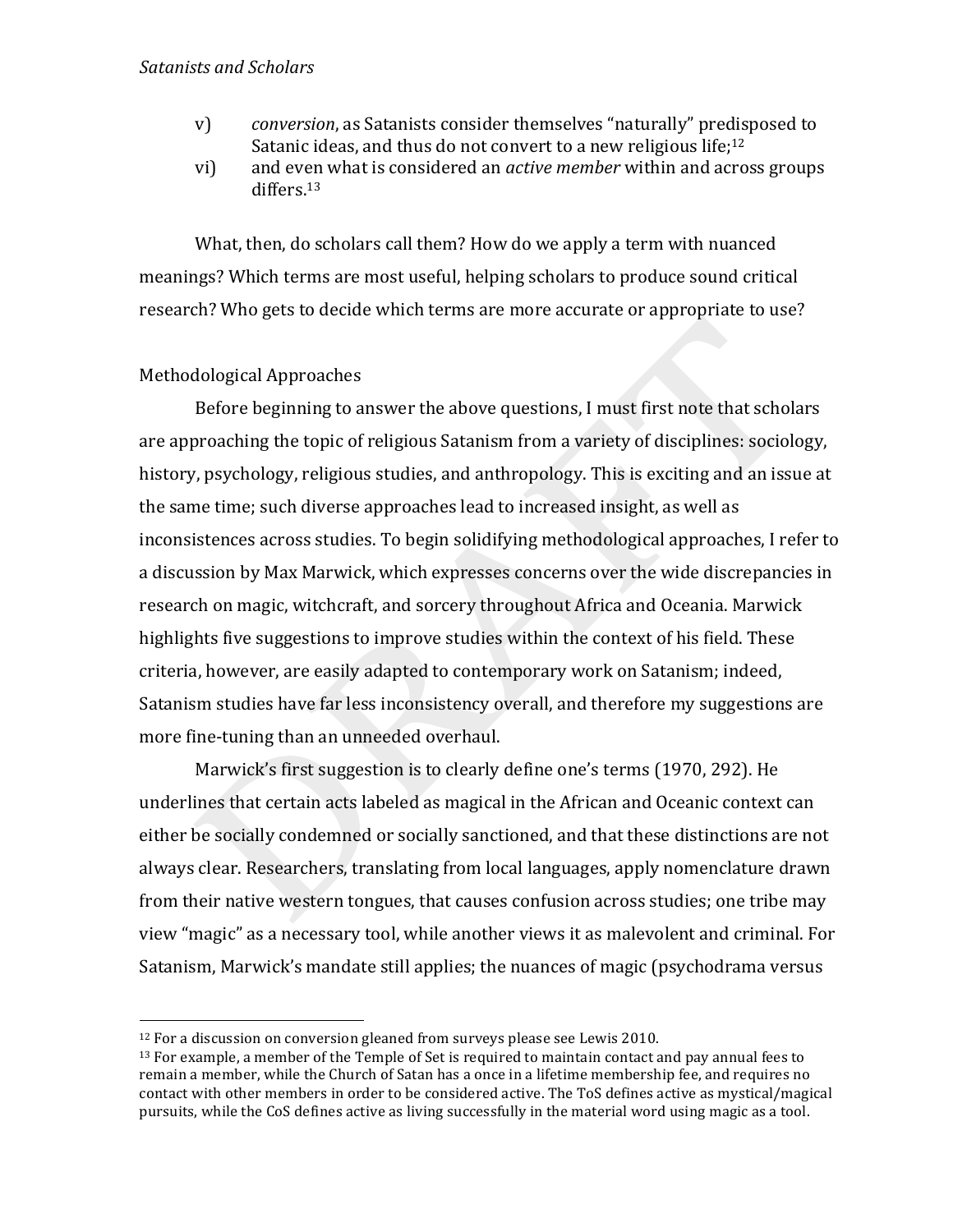mystical communion), the notion of community (either shunned or embraced), definition of active member (mystical pursuit versus lived religion), Satanism itself (and the disagreement over the term), are all integral to the academic discussion on religious Satanism. Any word choice that the scholar makes is a delicate balance, guaranteed to disappoint, as no clear, inoffensive, value-free terms are currently evident. Scholars should instead explain their choices, outline the process of how they came to adopt and apply certain terms and phrases, and continue the discussion as the environment itself changes.

Second, Marwick advocates a comparison between "the ideal with the real" (293). That is, general statements about how something is perceived must be contrasted with specific examples. Marwick states that, even within a cohesive group, "differences" between what informants tell us and what, when we are fortunate enough to have the opportunity, we actually see happening" (283). He provides the example of one cohesive group, in which virtually all informants claimed two things; that death was almost always the result of witchcraft, and that most witches were female (284). When he compared this perception to a case study of two hundred deaths, he found that only 55% were attributed to witchcraft and that only 42% of the alleged sorcerers were female (284). In this case, the anecdotal perceived reality diverged from the statistical data.

This can also apply to Satanism. For example, Satanists providing anecdotal evidence is insufficient on its own, and requires support from other sources. Since the Satanic milieu is rife with anecdotal data, and access to hard quantitative data is limited (although growing), application of this particular point can be difficult. It should, however, be kept in mind as scholarship advances within these groups in order to counterbalance the heavy reliance on anecdotal evidence from few informants. This is especially true when one group makes claims about another group in terms of their activities and membership numbers; as outsiders (or even insiders), their anecdotal evidence requires corroboration with case studies.

Third, the social setting must be taken into context. For Marwick, that is the social currency of alleged witchcraft/sorcery/magic accusations, and their implications. Marwick notes that societies enact a moralized drama with alleged witchcraft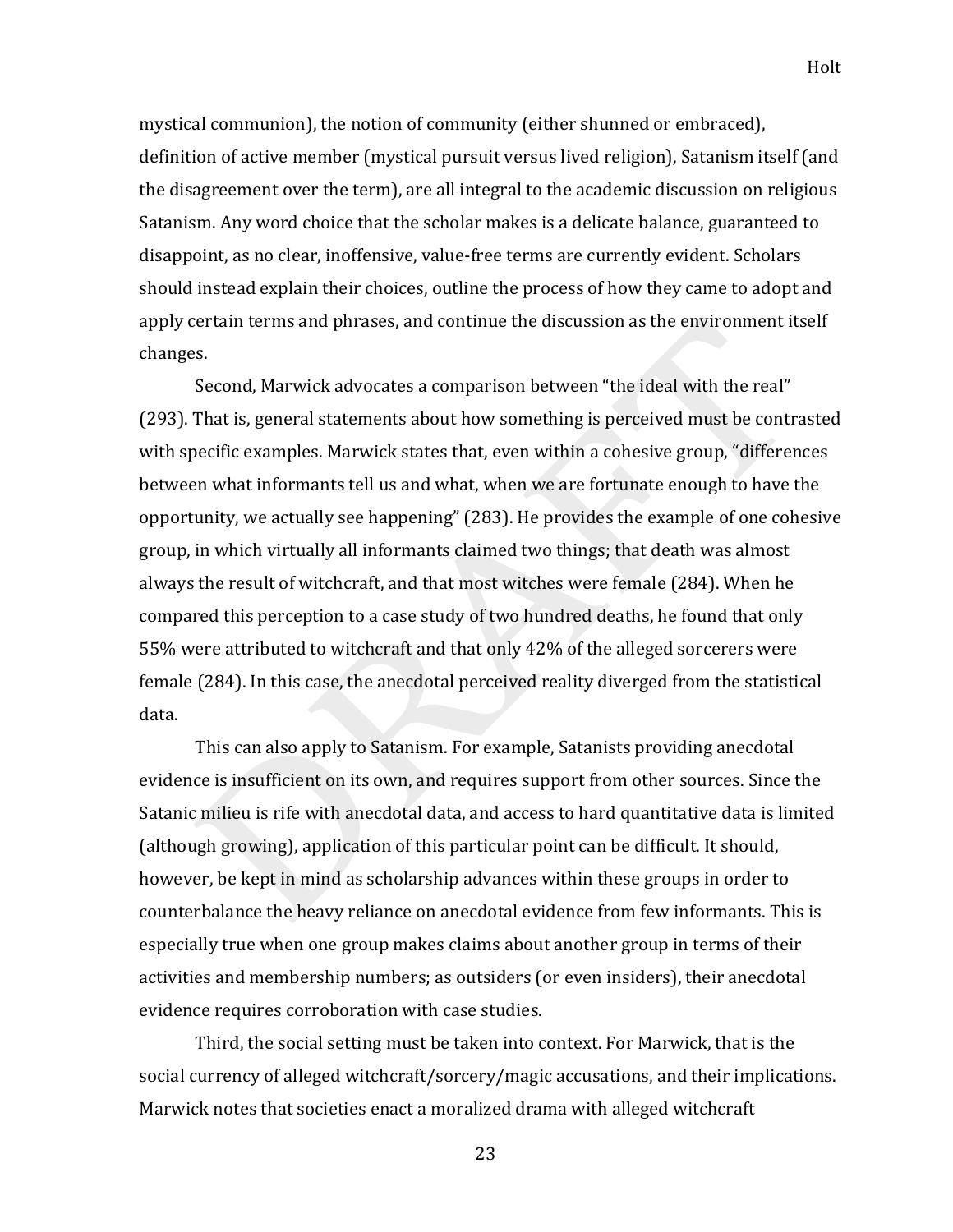!!!!!!!!!!!!!!!!!!!!!!!!!!!!!!!!!!!!!!!!!!!!!!!!!!!!!!!

accusations. The accusations can relieve or exacerbate tensions, but are always an expression of the larger context of social dynamics. This is particularly relevant for Satanism studies as questions of legitimacy, attacks on other groups and leaders, debates surrounding authority, and the relationship between the popular understanding of Satanism and the religious practice, are social concerns enacted in public forums. The Satanist is constantly negotiating a generalized suspicion of malevolence from the population at large, and the specific mudslinging from within the Satanic milieu. These tensions are negotiated through Internet blogs and videos, published literature, media portrayals, and the scholars themselves. The social setting, even for participants ostensibly unconcerned with popular acceptance, is important.

Marwick's fourth criterion advocates examining the relationship between the accused, the alleged sorcerer or witch, and the believed victim. Unveiling the rivalries and alliances between them reveals the social tensions. This particular consideration is more aptly applied to studies on the Satanic Panic, which, while related to Satanism, is not within the scope of this essay.<sup>14</sup> I would, however, change Marwick's criterion: instead of carefully examining the sources of alleged witchcraft accusations, I posit that scholars carefully examine the academic sources themselves, and be aware of unexamined biases and unacknowledged tensions within the Satanic milieu. For example, as already stated, Petersen notes that Alfred, Lyons, Moody, and Truzzi were known partisans of the Church of Satan, suggesting that their research was perhaps unbalanced in favour of the positive. I do agree that careful corroboration of claims is necessary, but would add that most scholars also reference ex-members of the CoS or its known antagonists (such as Ole Wolf or Michael Aquino), without offering the same consideration. An overtly positive portrayal is equal to an overtly negative portrayal; both are partisan, both require either substantiations or, at the very least, an emphasis on the objectivity of the work itself. To frame Alfred, Lyons, Moody, and Truzzi as partisan because they are on good terms with the CoS means that, by the same argument, Wolf and Aquino are also partisan because they are at odds with the CoS. In actuality, I reject the labeling of partisanship for all these sources (Alfred, Aquino, et al.).

<sup>&</sup>lt;sup>14</sup> For an excellent study on the Satanic Panic see Victor 1993; for a discussion on the notion of evil, see Frankfurter 2006.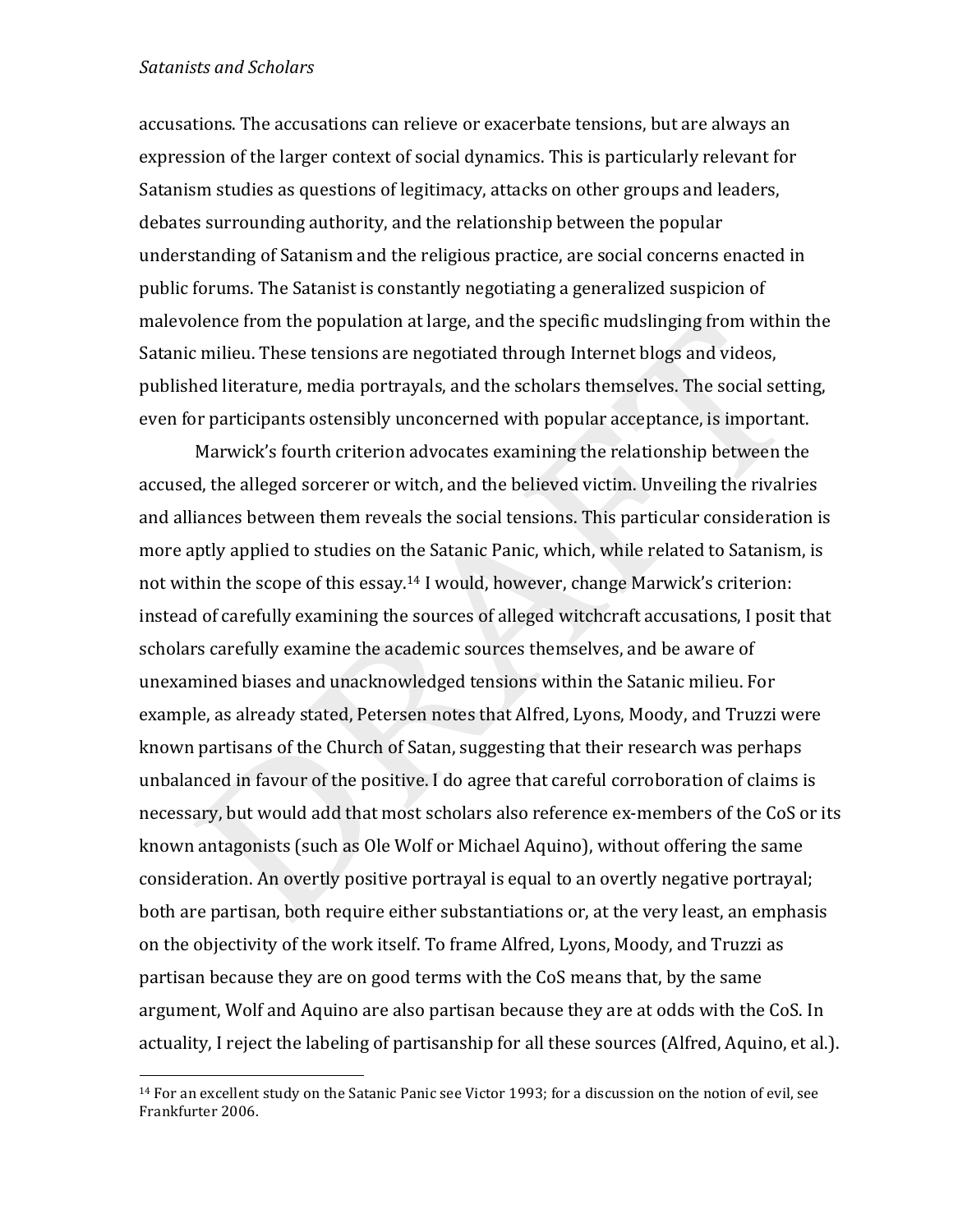I am simply highlighting the flaw of partisanship accusation by applying the same argument to both sides. To be clear: I do not advocate rejecting an academic study simply because a particular scholar or source personally identifies as a Satanist. Many scholars looking at Satanism are members of a Satanic group or sole practitioners, and if considering oneself a Satanist meant their work is *automatically* considered partisan, they could never be objective or harsh enough to please critics. I do, however, advocate an equal consideration for both positive and negative portrayals, and everything in between; judge and evaluate the work itself in terms of its critical analysis, sound insight, and high standards, not the personal affiliation of its author.

Marwick's fifth element is for the ethnographer to establish a canon of fieldwork; not rely on one particular informant, but instead examine their claims in relations to the central characters. This is certainly relevant to Satanism, although the full spectrum of the field has not yet been studied. As the field grows, hopefully more and more researchers will gain access to these reclusive persons and groups, and then be able to place their comments into the wider area from which they emerge.

## Thoughts on Studies in New Religious Movements

The great majority of research on New Religious Movements involves a discussion on the public perception of the NRM studied. Academic authors commonly begin with a statement about how the group is generally perceived, and either accept, reject, or alter that perception through their arguments and claims. NRM scholars are in dialog with a pre-existing framework, either explicitly or implicitly, in popular and academic forums alike. There is an apprehension that must be addressed, a social tension in which scholars become unwilling factors, as a triangle is created between NRM, the NRM scholar, and popular perception.

There is a tension between NRMs and the population at large, as NRMs are often perceived as evil, destructive, and subversive. I include these thoughts on NRM studies to highlight that a discussion on religious Satanism is not complete without a discussion on the popular perception that NRMs themselves are evil. David Chidester, in his book, *Salvation'and'Suicide: Jim'Jones,'the'Peoples'Temple,'and'Jonestown* (2003) discusses! how officials dealing with the remains of the nine hundred and thirteen bodies in Dover,

25

Holt!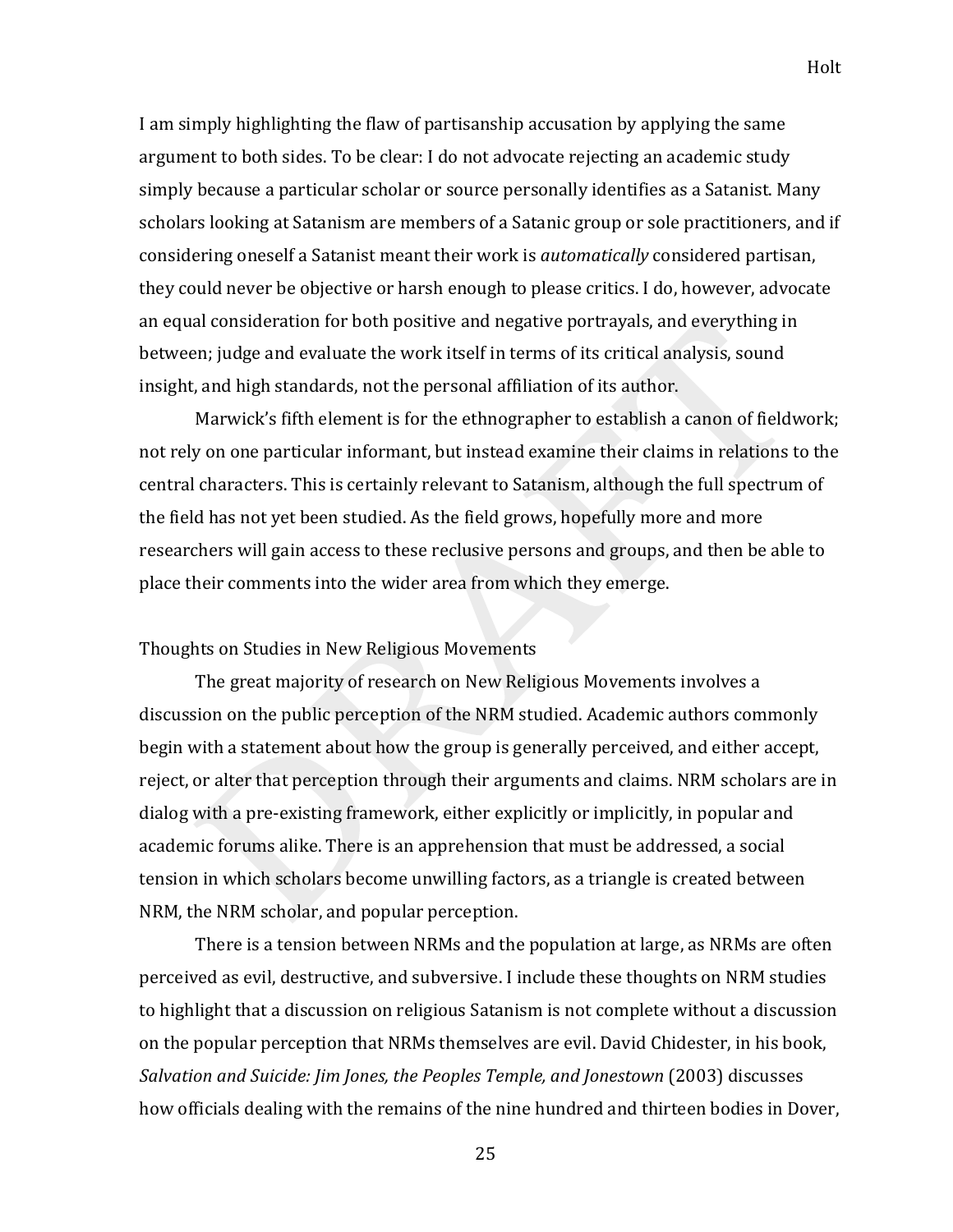Delaware, went through a lengthy process to make decisions for disposal. Chidester states that ten times the normal amount of chemical treatments was used to disinfect the remains. The danger of bodies contaminating the ground – the physical symbol for the more visceral fear of contaminating the mind, of being susceptible to the kind of "cultish" thought that could potentially lead to such acts as those at Jonestown – draws a parallel that, "The deceased immediately came to represent a more fundamental, and dangerous, defilement of American territory" (16).

This reflects the broader issue of the "Culture War" itself. Anti-cult groups provide journalists and editors polarizing and damaging sound bites regarding NRMs fueling the idea that there is a war on the frontiers of society. The language and rhetoric used regarding this contentious topic is almost always the same; cults are evil and destroying morality/society. Satanists, perhaps, are especially regarded this way, although most NRMs experience similar tensions. These groups and ideas are held up against a polished and idealized version of a perfect society, and consequently demonized.

James R. Lewis and Susan J. Palmer both also address these particular concerns. In Lewis' introductory note to his edited anthology on Scientology, he writes, "This volume will...likely end up pleasing no one engaged in the Scientology/anti-Scientology conflict" (2009b, 5). This becomes more relevant throughout his text, as well as reading reactions to his anthology, post-publication. Lewis' volume received criticism from popular and academic sources alike for being an apologetic volume, prompting Lewis to write, "An Open Letter to: Scientologists, Ex-Scientologists, and Critics of the Church of Scientology." It was reprinted on various Internet blogs. In it, he addresses the so-called "cult controversy," and makes a somewhat clear statement about his personal views on the Church of Scientology. Lewis states in the "Open Letter" that, "Neither I nor the great majority of new religions specialists view ourselves as defenders of groups like Scientology. Rather, we are interested in understanding social-psychological processes and the dynamics of social conflict." He continues to affirm that if NRM scholars are defending anything it is good science versus bad science. This is a provocative claim not in its content, but because it is apparently necessary to address publicly. Scholars in other areas are not as often forced into clarifying their personal position with such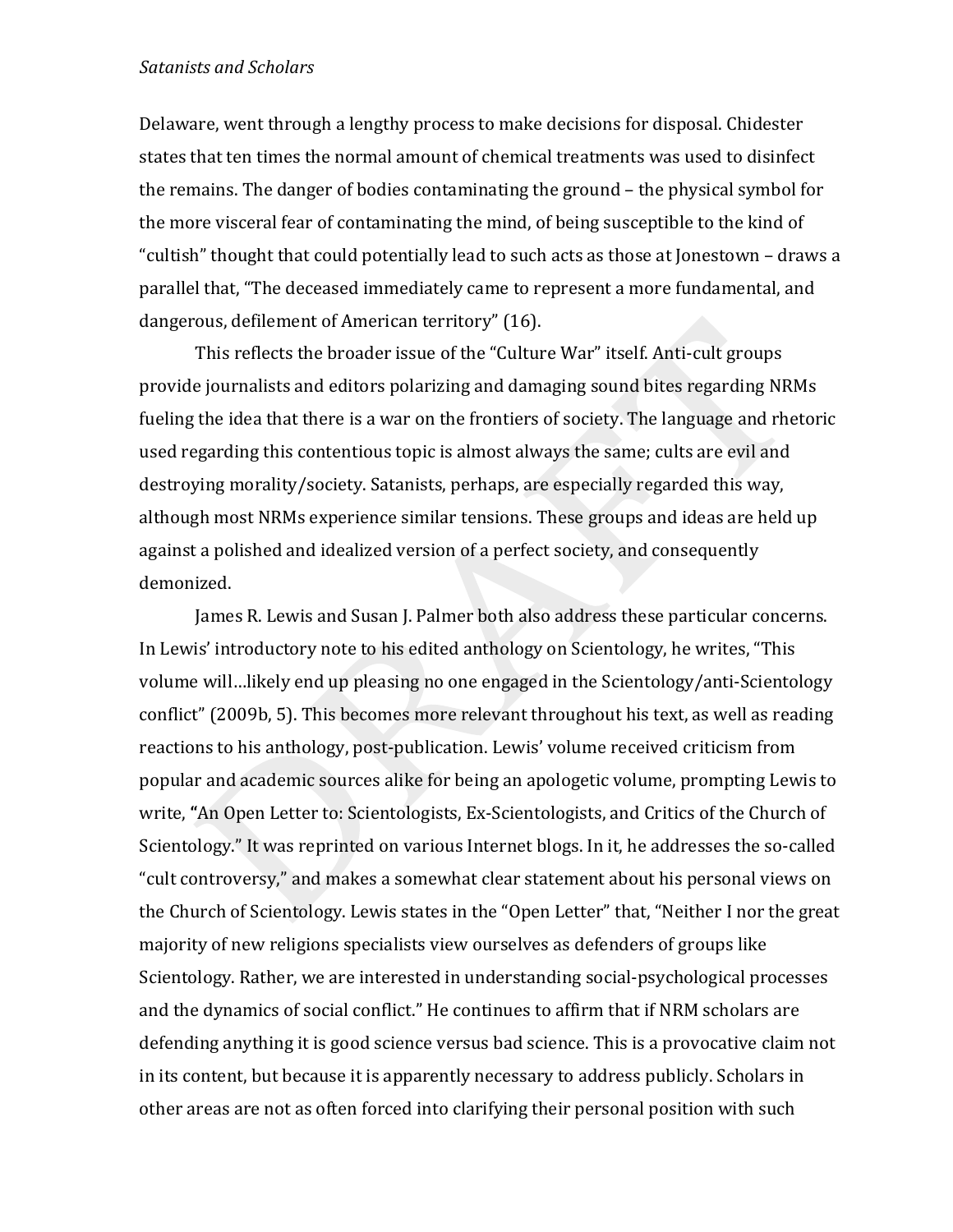Holt!

regularity or firmness. It is perhaps relegated to areas of controversial study; queer, race, feminist, and Islamic research all fall under popular and academic scrutiny because they involve contentious issues.

Palmer describes an event wherein a journalist that signed-up for a Sensual Meditation Camp held by the International Raelien Movement recorded the sound of couples making love in their tents (2004, 70). This tape was played on a radio broadcast and described as "an unbridled sex orgy where brainwashing was perpetuated and sexual perversions encouraged" (70). She further recounts that many members lost jobs and custody of their children as a result of these types of ambush journalism. Instead of journalists approaching an NRM with the position of curiosity and professional courtesy, they disingenuously portray NRMs negatively. She claims these depictions are the direct result of anti-cult movements, which encourages and promotes the notion of NRMs as threats. She writes, "The media is generally unsympathetic towards 'cults' and churns out stigmatizing news reports and hostile deviance labeling, using words like 'cult,' 'sect,' 'brainwashed,' and 'mind-control' – terms that indicate the journalists' heavy reliance on the anti-cult movement" (2004, 79).

Palmer recounts a humourous incident in "Caught Up in the Cult Wars: Confessions of a Canadian Researcher" wherein she faced accusations of being a "cultlover" by a judge (2001). Social scientists on new religions learn to negotiate charges of being cult apologists and, more even more offensive, poor scholars. I am hard pressed to imagine scholars on areas of study involving peoples and cultures long extinct facing the same type of skepticism of their work. In this sense, scholars are viewed as defending those subversively evil cults that are destroying society. We may or may not be considered evil ourselves, but we are certainly not helping.

Despite my comments in this section, they are not meant as a lament, nor as a call for pity of the NRM scholar. Instead, I posit that perhaps this triangle between NRM scholar, the NRMs themselves, and the popular perception be more closely examined. As Lewis states, scholars are not particularly well adept at the sound bite; our training necessitates a reasoned, well supported, and logical presentation of our points of view. My claim, however, is that since results of our research can directly influence public perception, and even perhaps can directly influence the ever-developing groups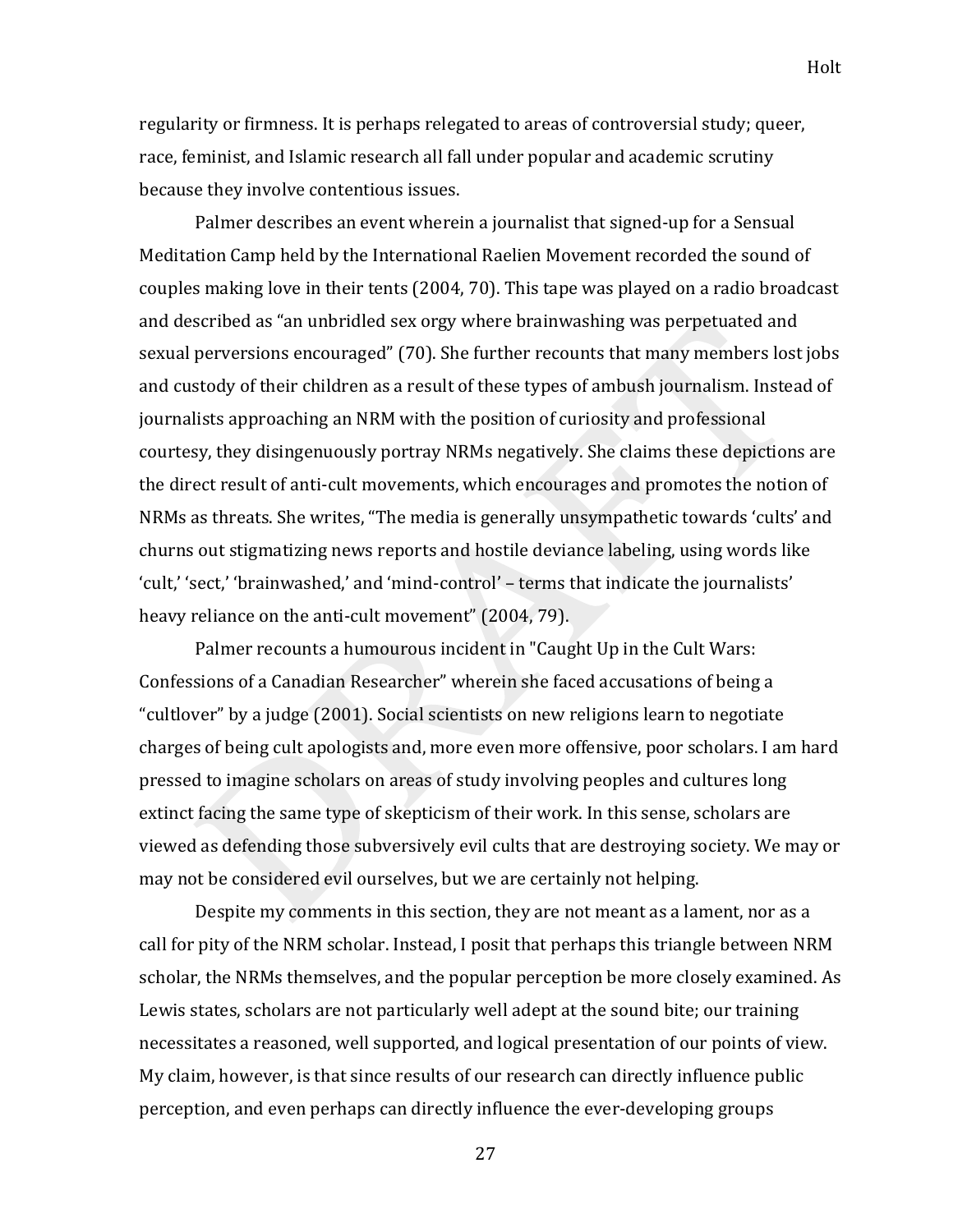themselves, means that NMR scholars are social actors reluctantly involved in the creation of these groups. We are embroiled in their history-making.

Satanism, as a sub-group of New Religious Movements, is even more at odds with its popular perception, and the scholar on Satanism automatically becomes a player in the social setting. I encourage future research related to the role of the NRM scholar enmeshed in the NRM struggle for legitimacy in order to gain further insight and discussion into this delicate balance.

One final consideration for Satanism studies requires addressing. As much as scholars are trained to isolate, define, categorize, and convert data into handy statistics, this becomes a daunting task when the milieu itself is constantly shifting. As scholarship is conducted in segments – papers converted into chapters converted into books referenced in encyclopedias – it is too large a task to always incorporate every methodological and theoretical standard into every work, even if there existed one widely agreed-upon approach, which would itself entail a stagnation of critical thought. My position is that researchers within the Satanic milieu remain cognizant of the issues and concerns enveloping their studies, be aware that their adoptions of nomenclature, methodology, and theory reflect the tensions within the milieu, and because of this, explain the process by which they makes their choices.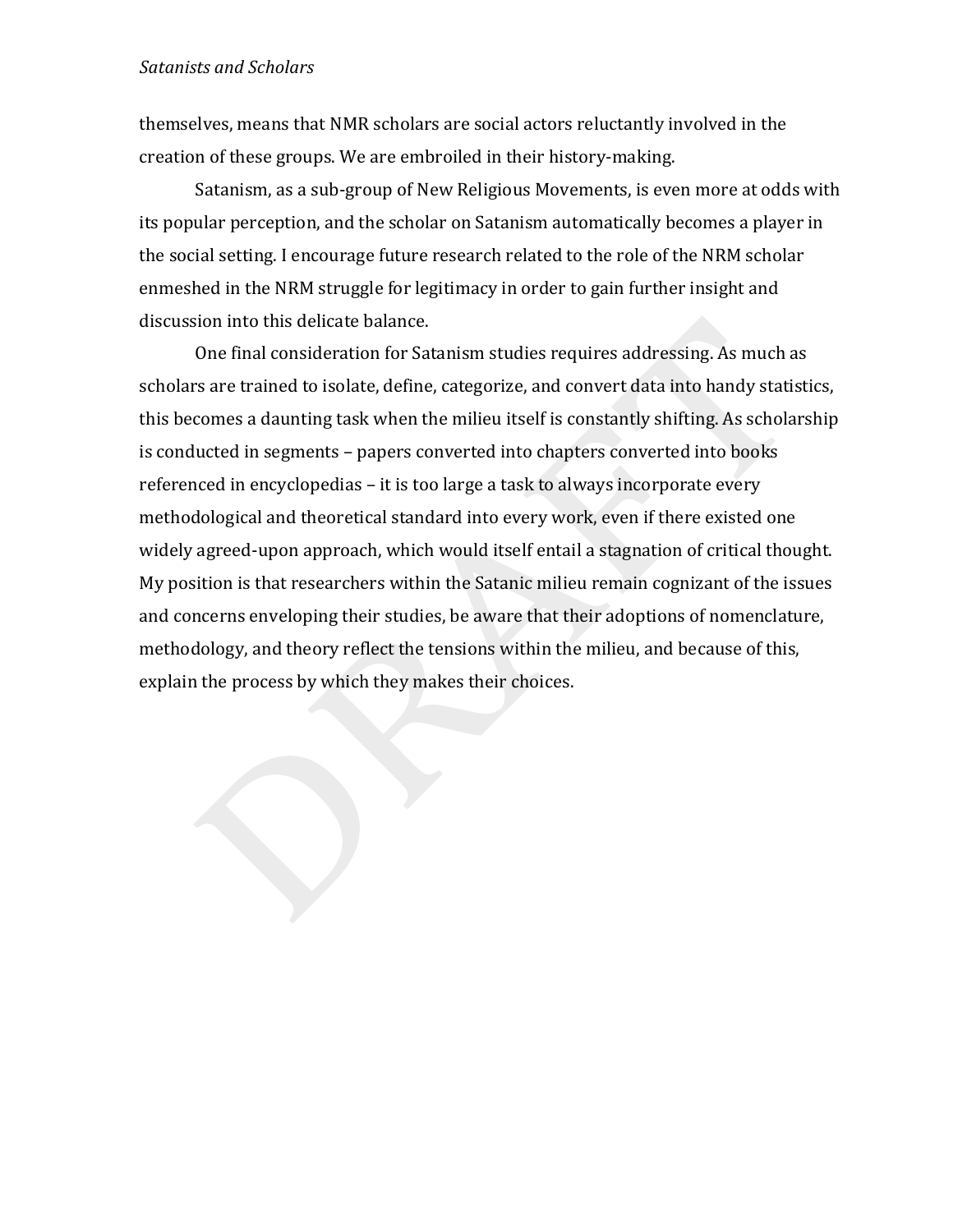#### **Conclusion**

In the past forty odd years scholars have been looking at religious Satanism. It many ways, the research produced not only reveals the history of Satanism, but also a commentary on American counterculture movements in the latter half of the twentieth century, and, at the same time, presents an overview of scholarship on new religious movements themselves. Early studies portrayed a wide variety of depictions of the Church of Satan: theatrical, deviant, esoteric, and diabolical. This variety of depictions corresponds to the authors producing research, as sociologist, theologian, or popular writers attempt to understand Satanism and its larger implications. In the early years, the academic field of "cults" was a relatively new area, not always considered a legitimate academic pursuit. Much like Satanism itself, it was treated as somewhat suspect, undeveloped, and not the study of "real" religion. The early studies on the Church of Satan were not only an examination of a new religious movement, but also an exercise in a new field of academic study. They were both infants, so to speak, with Satanism and its scholarship developing in their respective spheres.

In the second phase of the progress of religious Satanism, it experienced its own growing pains: schisms and claims to authority and legitimacy. As the Church of Satan and the Temple of Set applied various methods of legitimization, scholarship, in turn, adjusts and shifts. New theories and methodologies emerge from the perspective of an increasingly growing field of scholarship on new religious movements. The adolescent phase of Satanism was turbulent and polemical. The academic study of Satanism at the time virtually disappeared, but the retroactive studies examine this turbulence with modern theories on new religious movements.

Taking my analogy of growth further, modern Satanism has matured and proliferated; there are now multiple divergent interpretations of Satanic worldviews, and just as many approaches to their study. Like Satanism itself, the scholarship on religious Satanism has ripened to produce nuanced and critical insight.

It does end not here. The ongoing dialog of scholarship on religious Satanism has its own growing pains, as it were. Scholars are in the process of sifting through their own ideas, applying methods and theories to data in order to evaluate the acumen and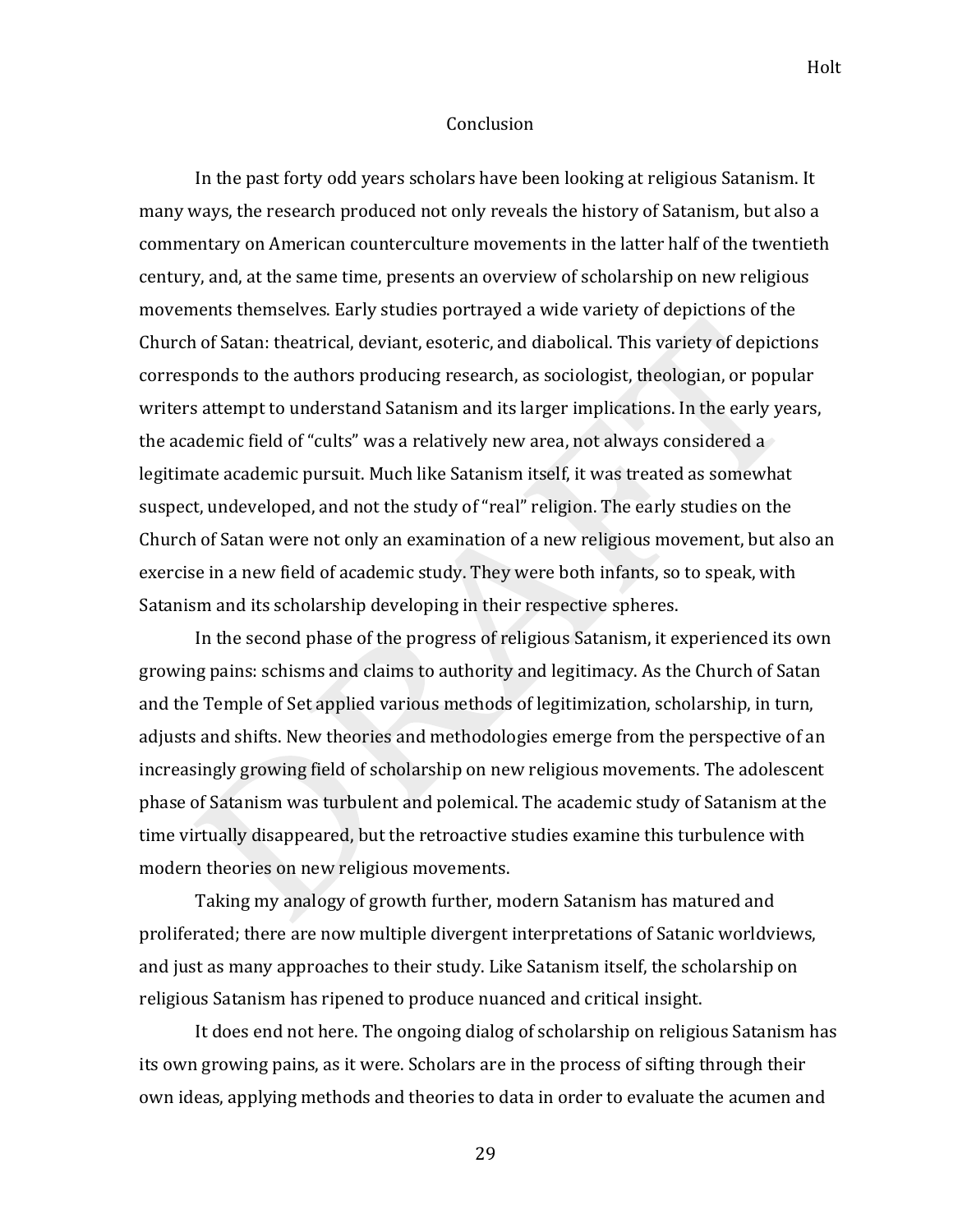soundness of various approaches. We must keep in mind the issues and concerns of the field, and continually improve as scholars on new religious movements.

This methodological thesis connects to my future research on Satanism. It was written in order to better understand the foundational scholarship, and learn from its successes and failures. As a critique of a new field (new religious movements), containing a newer field (Satanism studies), produced by a novice academic (I enter the PhD program after defense of this document), this thesis is an attempt to elucidate the scholarly work of my predecessors, and engage in their discussion. It hopefully encourages responses and critiques itself, of the field and of this thesis. After all, that is the point of scholarship.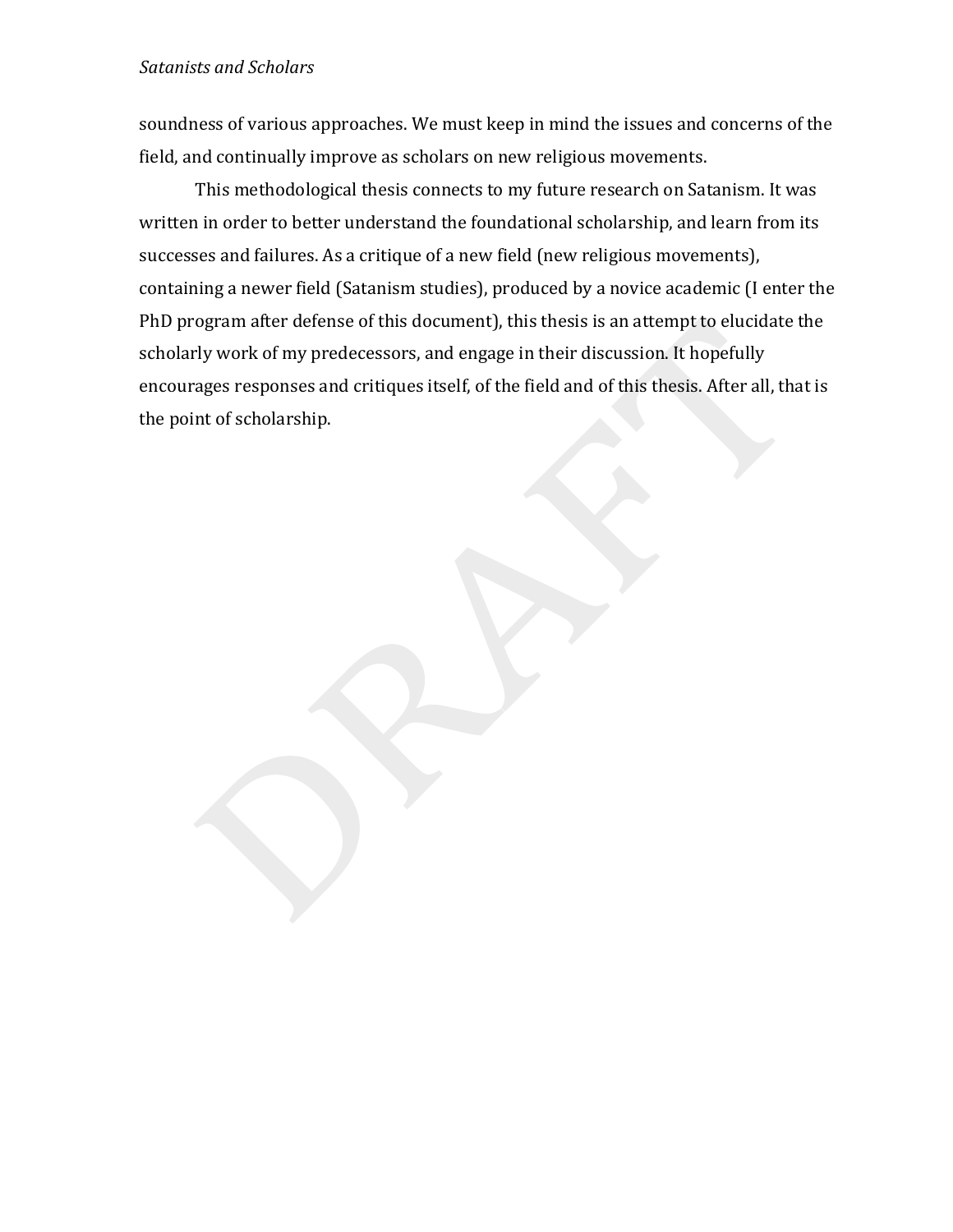#### Bibliography

- Amazon. "Francis King." Accessed July 24, 2012. http://www.amazon.com/Francis-King/e/B001H6PW2M/ref=ntt\_dp\_epwbk\_0.
- Aquino, Michael. 2009a. *The Church of Satan*, 6<sup>th</sup> ed. San Francisco: Temple of Set.
- ———. 2009b. *The Temple of Set*, 8<sup>th</sup> ed. San Francisco: Temple of Set.
- ———. 1985 [1975]. *The Book of Coming Forth by Night.* San Francisco: Temple of Set.
- Baddeley, Gavin. 2000. *Lucifer Rising: Sin, Devil Worship and Rock'n' Roll*. London: Plexus.

Barton, Blanche. 2003. The Church of Satan: The World's Most Notorious Religion.

- ———.!1992.!*The'Secret'Life'of'a'Satanist;'The'Authorized'Biography'of'Anton' Szandor LaVey.* Los Angeles: Feral House.
- Campbell, Colin. 1972. "The Cult, The Cultic Milieu, and Secularization." Kaplan & H. Lööw, eds. The Cultic Milieu: Oppositional Subcultures in an Age of Globalization. Walnut Creek, CA: AltaMira Press: 138-152.

Cavendish, Marshall, ed. 1983. *Man, Myth and Magic*. New York: Marshall Cavendish.

- Chidester,!David.!2003.!*Salvation'and'Suicide: Jim'Jones,'the'Peoples'Temple,'and' Jonestown*. Bloomington, IN: Indiana University Press.
- Crim, Keith, ed. 1981. *Abingdon Dictionary of Living Religion*. Nashville, Tennessee: Abingdon.
- Dyrendal, Asbjørn. 2009b. "Darkness Within: Satanism as Self-Religion." *Contemporary Religious Satanism*, by Jesper Aagard Petersen ed. Aldershot: Ashgate: 59–72.
- ———. 2009a. "Satanism and Popular Music." *The Lure of the Dark Side: Satan and Western Demonology in Popular Culture.* Christopher Partridge and Eric Christianson, eds. Sheffield: Equinox Publishing.
- ———. 2008. "Devilish Consumption: Popular Culture in Satanic Socialization." *Numen*, 55: 68-98. doi:10.1163/156852708X289009.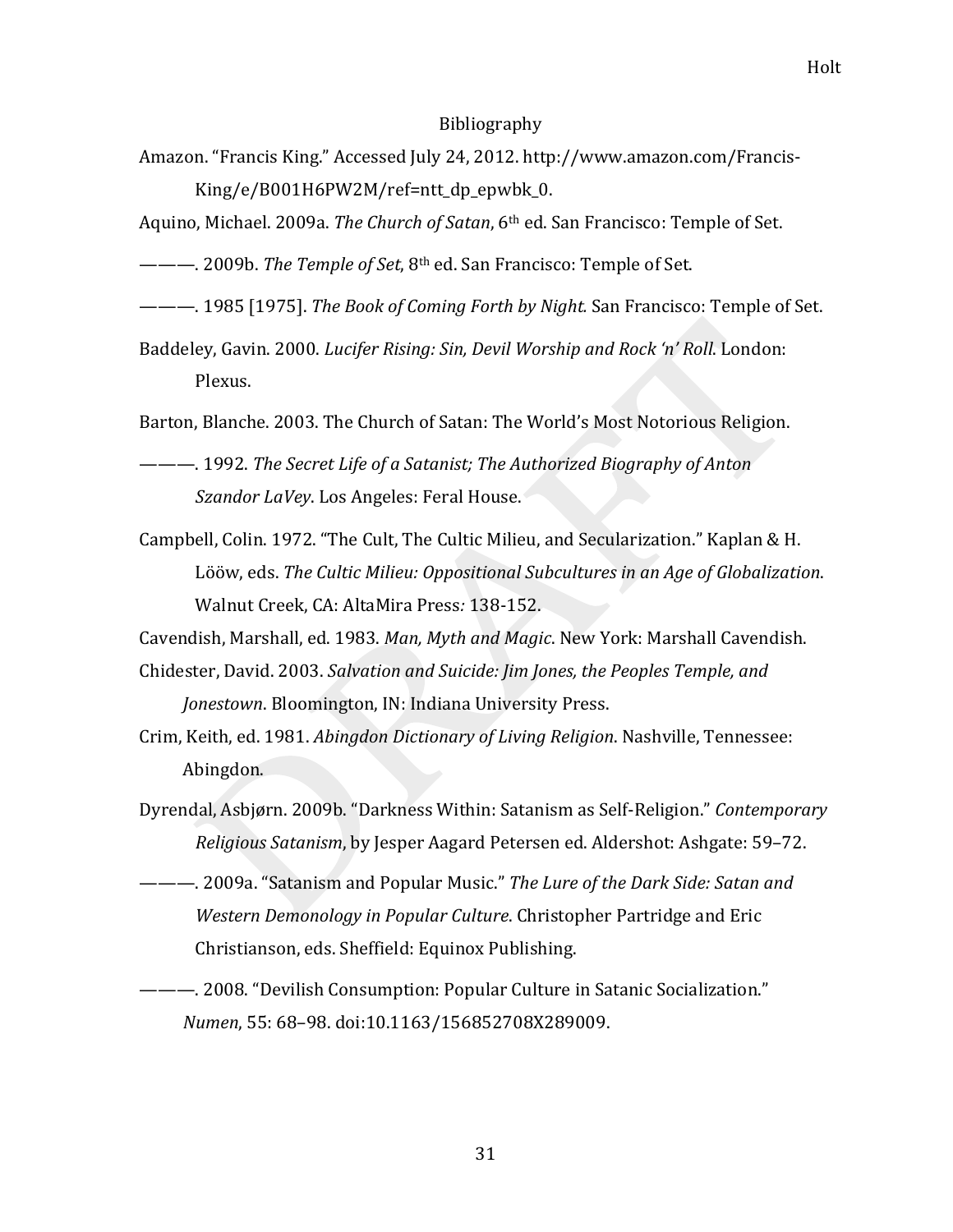- Faxneld, Per. 2011. "The Strange Case of Ben Kadosh: A Luciferian Pamphlet from 1906 and its Current Renaissance." Journal for the Study of Western Esotericism, New Series, Vol. 11: 1-22.
- ---- 2010. "Feminist Vampires and the Romantic Satanist Tradition of Counter-Readings." Paper presented at Evil, Women and the Feminine: Second International Conference, Prague.
- Flowers, Stephen E. 1997. Lords of the Left-Hand Path. Smithwille, TX: Runa-Raven Press.
- Frankfurter. David. 2006. Evil Incarnate: Rumors of Demonic Conspiracy and Ritual Abuse in History. Princeton: Princeton University Press.
- Frost, Lex, ed. "Letters to the Devil." www.satannet.com. Accessed August 3, 2012.
- Drury, Nevill. 2003. Magic and Witchcraft: From Shamanism to the Technopagans. London: Thames & Hudson.
- ---- ed. 1992. Dictionary of Mysticism and the Esoteric Traditions, revised ed. Santa Barbara, California: ABC-CLIO.
- Gilmore, Peter H. 2007. The Satanic Scriptures. Baltimore: Scapegoat Publishing.
- Golden, Richard. 2006. Encyclopedia of Witchcraft: The Western Traditions. Santa Barbara, California: ABC-CLIO.
- Granholm, Kennet. 2009. "What's in a Name? Theoretical and Methodological
- Reflections on the Scholarly use of the Term Satanism." Paper presented at the Satanism in the Modern World Conference, November 19-20. NTNU. Trondheim, Norway.
- the Church?" http://www.cesnur.org/2001/london2001/granholm.htm.
- Guiley, Rosemary Ellen, ed. 1989. Encyclopedia of Witches and Witchcraft. New York: Facts on File.
- Hanegraf, Wouter. J., ed. 2006. Dictionary of Gnosis and Western Esotericism. Boston: Brill.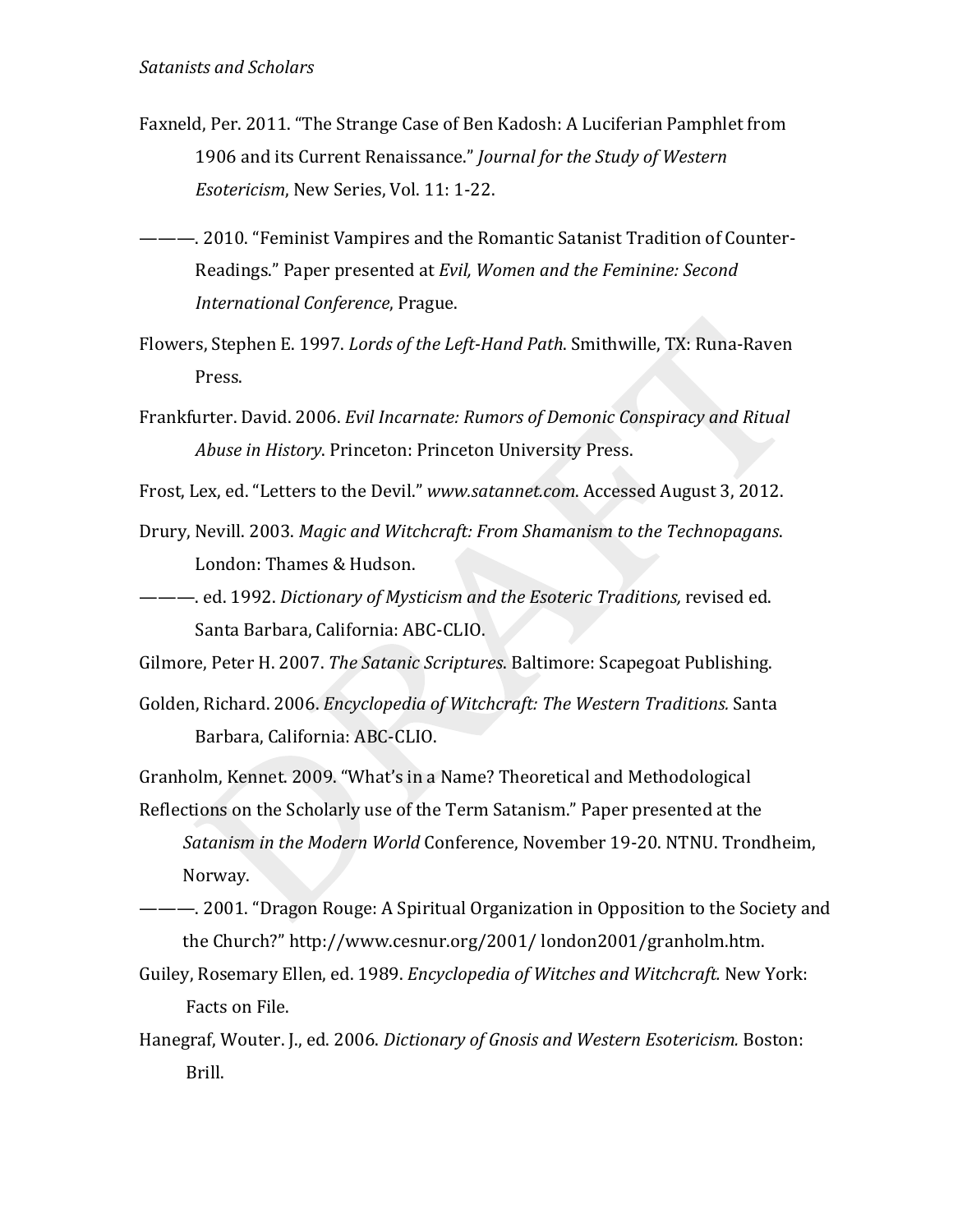Helland, Christopher, Concordia University, and Concordia University. 1999. *Science and the'Sacred:'New'Technologies'within'New'Religions:'A'Reaction'to'Secularization'* and a Reinterpretation of Myth. Thesis M.A. Dept. of Religion, Concordia University.

Hjelm, Titus, ed. 2009. "Special Issue on Satanism." *Social Compass*. 56.4.

- Holt, Cimminnee, 2011. "Death and Dying in the Satanic Worldview." *Journal of Religion and Culture, vol.* 22.1: 33-53. www.artsciweb.concordia.ca/ojs/index.php/jrc/ index.
- ———. 2010. *Rites of Autonomy: An Examination of the Rituals of the Church of Satan.* Undergraduate Honours Thesis, Dept. of Religion, Concordia University.
- Introvigne, Massimo. 2009. "Le satanisme moderne et contemporain en Italie." *Social Compass,* 56.4 : 541-551.
- ———. 1997. "Satanism Scares and Vampirism from the 18th Century to the Contemporary Anti-Cult Movement." Paper presented at the *World Dracula Congress.* Los Angeles. http://www.cesnur.org/testi/vampires\_wdc.htm.

Jones, Lindsey, ed. 2005. *Encyclopedia of Religion*, 2<sup>nd</sup> ed. Detroit: Macmillan.

LaVey, Anton Szandor. 2005. The Satanic Bible. New York: Avon Books.

- Lewis, James R. 2010. "Fit for the Devil: Toward an Understanding of 'Conversion' to Satanism." *International Journal for the Study of New Religions, 1.1: 117-138.*
- ———. 2009a. "The Devil's Demographics." Paper presented at the *Satanism in the Modern World* Conference, November 19-20. NTNU. Trondheim, Norway.
- ———. Ed. 2009b. *Scientology*. New York: Oxford University Press.
- ———. 2003. Legitimating New Religions. New Brunswick, N.J.: Rutgers University Press.
- ———. 2002. "Diabolical Authority: Anton LaVey, *The Satanic Bible* and the Satanist Tradition." *Marburg Journal of Religious Studies* 7.1: 1–16.
- ———.!2001a.!*Satanism'Today;'An'Encyclopedia of'Religion,'Folklore,'and'Popular'*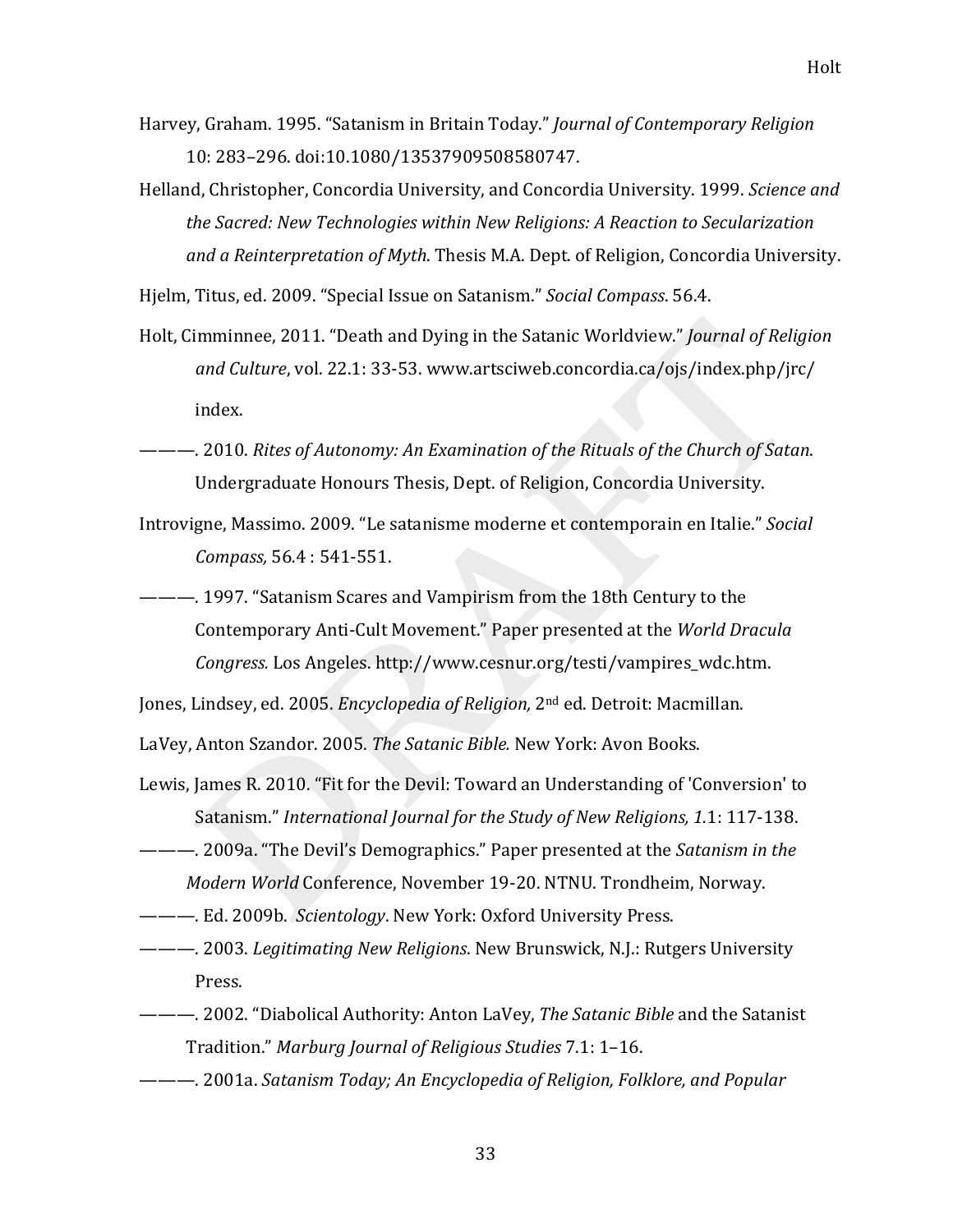Culture. Denver: ABC CLIO.

- Journal of Religious Studies 6.2: 1-25.
- ---- ed. 1998. Cults in America: A Reference Handbook. Santa Barbara, California: ABC-CLIO.
- Lewis, James R., and Jesper Aagaard Petersen, eds. 2008. The Encyclopedic Sourcebook of Satanism. New York: Prometheus Books.
- ------ eds. 2005. Controversial New Religions. New York: Oxford University Press.
- Lyons, Arthur. 1970. The Second Coming: Satanism in America. New York: Dodd Mead.
- **Mysterious Press.**
- Melton, J. Gordon, and Institute for the Study of American Religion. 1982. Magic, Witchcraft, and Paganism in America: A Bibliography: Compiled from the Files of the Institute for the Study of American Religion. Garland bibliographies on sects and cults. Vol. 105. New York: Garland Pub.
- Mombelet, Alexis. 2009. "Entre metanoïa et paranoïa: Approches sociologique et médiatique du satanisme en France." Social Compass, 56. 4: 530-540. doi: 10.1177/0037768609345974.
- Official Website of the Church of Satan. 2012. Peter H. Gilmore, ed. Accessed July 20, 2012. http://www.churchofsatan.com.
- Official Zeena Schreck Website. 2011. "About Zeena: Articles, Books and Interviews." Accessed August 30, 2012. http://www.zeena.eu/index.php?option=com\_ content&view=article&id=87&Itemid=57.
- Oxford Online. 2011. "Timothy Leary." Oxford University Press. Accessed August 10, 2012. http://oald8.oxfordlearnersdictionaries.com/dictionary/timothy-leary.
- Palmer, Susan J. 2004. Aliens Adored: Rael's UFO Religion. New Brunswick, N.J.: **Rutgers University Press.**
- Misunderstanding Cults, Searching for Objectivity in a Controversial Field, eds.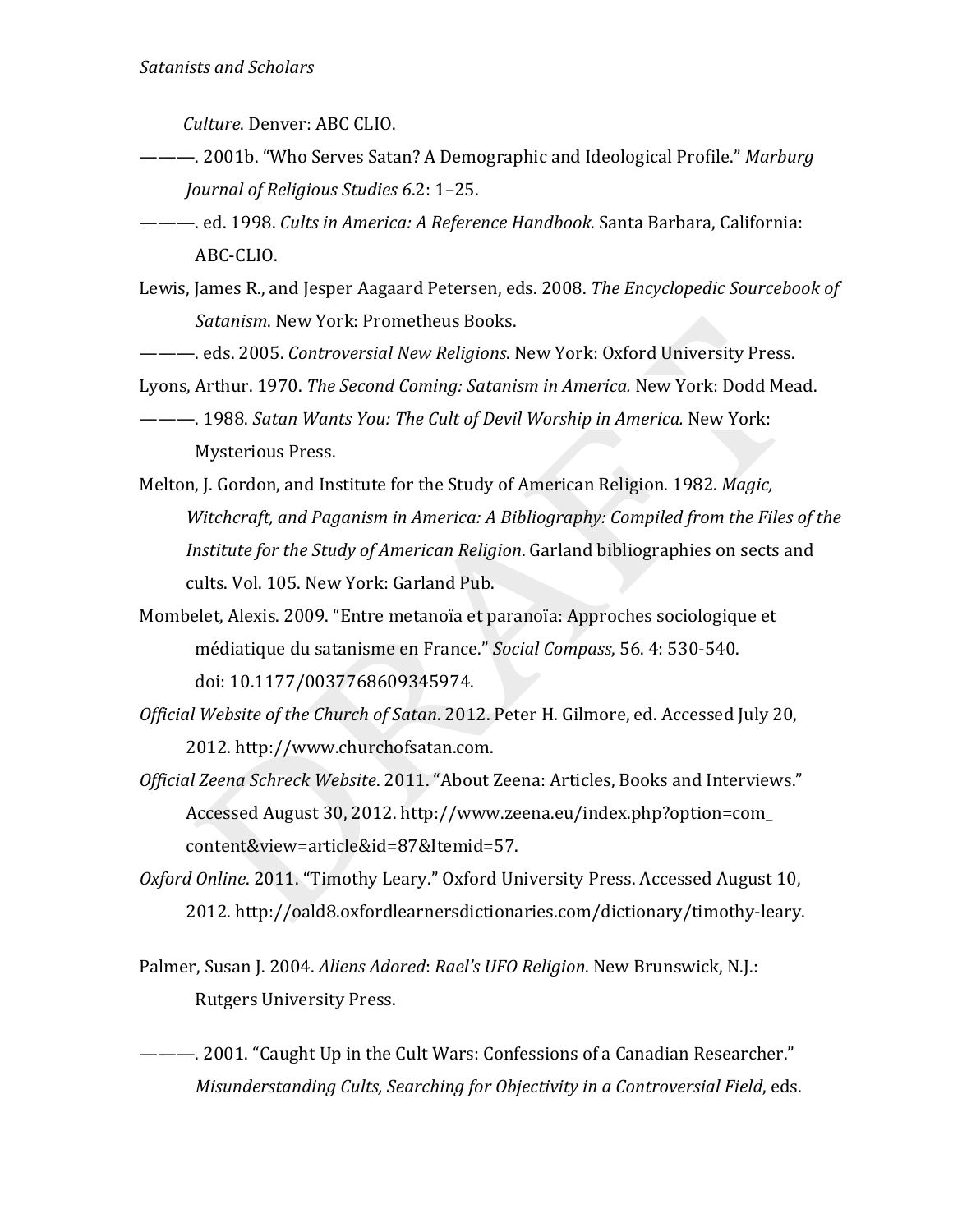Benjamin Zablocki and Thomas Robbins, 99-122. Toronto: University of Toronto Press.

- Palmer, Susan J., and Charlotte Hardman. 1999. *Children in New Religions*. New Brunswick, NJ: Rutgers University Press.
- Partridge, Christopher, ed. 2002. *Dictionary of Contemporary Religion in the Western World.* Downers Grove, Ill.: InterVarsity Press.
- Petersen, Jesper Aagard. 2011. *Between Darwin and the Devil; Modern Satananism as Discourse, Milieu, and Self.* PhD Dissertation, NTNU. Norway: NTNU.
- ———. 2010. *Heart of Darkness? The "Satanic Milieu" as Religioscape.* Chaos Conference "Religion og geografi." May 7-8. University of Tromsø, Norway, Tromsø, Norway.
- ———. 2009. *Contemporary Religious Satanism: A Critical Anthology*. Surrey: Ashgate Publishing Limited.

———. Ed. 2002. "Special Issue on Satanism." *Syzygy: Journal of Alternative Religion and Culture,* 11.

*Religious'Tolerance*.!Accessed!November!8,!2008.!http://www.religioustolerance.org.

- Scott, Gini Graham. 2007 [1983]. *The Magicians: An Investigation of a Group Practicing Black Magic*. New York: Asja Press.
- Shepard, Leslie A. 1991. *Encyclopedia of Occultism and Parapsychology*. 3<sup>rd</sup> ef. Detroit: Gale Research Inc.
- Smoczynski, Rafal. 2009. "The Making of Satanic Collective Identities." Paper presented at the *Satanism in the Modern World* Conference, Nov. 19-20. NTNU. Trondheim, Norway.
- Stark,!Rodney,!and!William!Sims!Bainbridge.!1985.!*The'Future'of Religion:' Secularization, Revival, and Cult Formation. Berkeley: University of California* Press.
- Steiger, Brad, ed. 2002. *The Gale Encyclopedia of the Unusual and Unexplained.* Detroit: Thompson/Gale.!